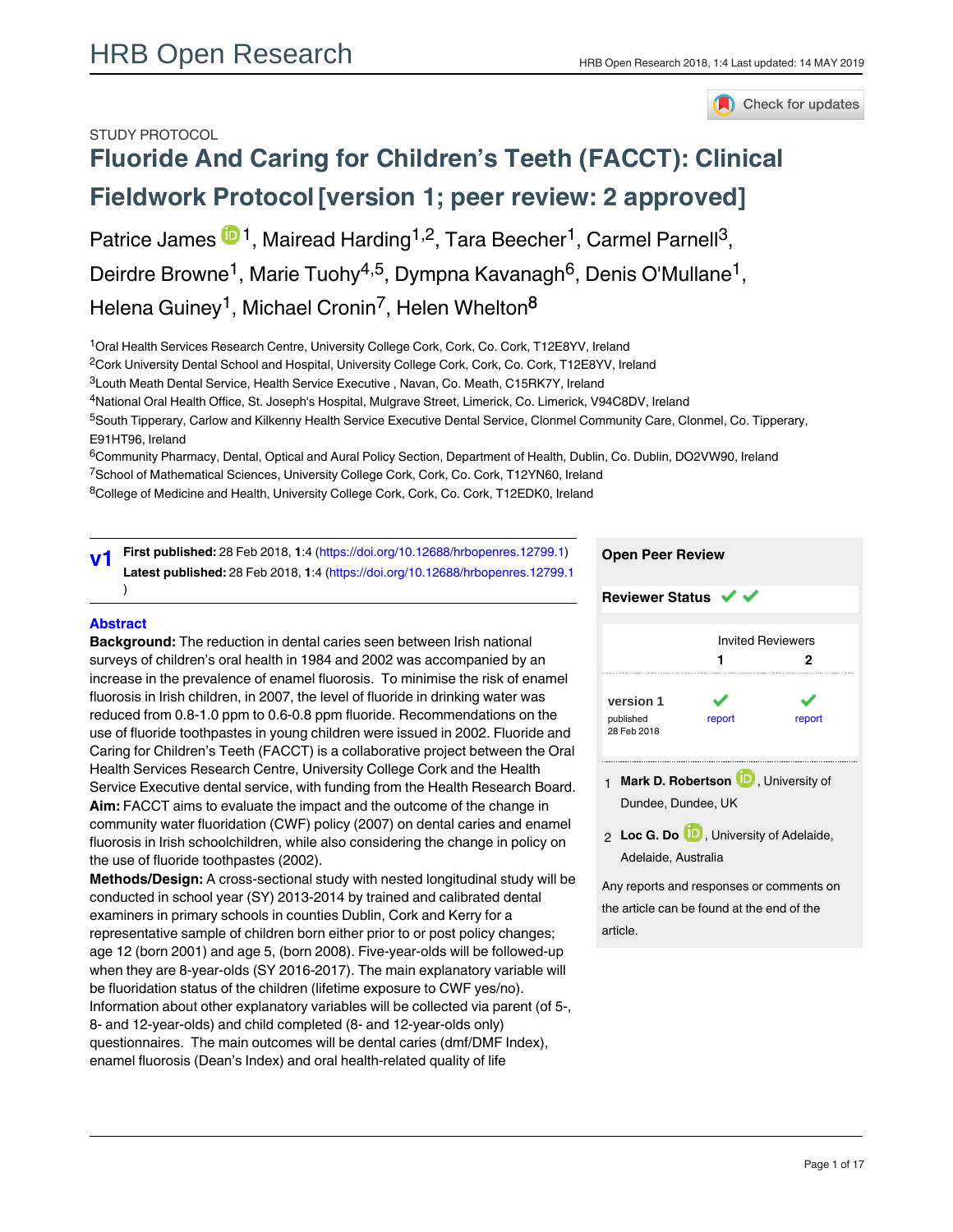(OHRQoL). Multivariate regression analyses will be used to determine the impact and outcome of the change in CWF policy on oral health outcomes controlling for other explanatory variables.

#### **Keywords**

water fluoridation, prevention, dental caries, enamel fluorosis, public health, oral health-related quality of life, Dean's Index, DMF Index, dmf index

#### **Corresponding author:** Patrice James (p.james@ucc.ie)

**Author roles: James P**: Conceptualization, Formal Analysis, Funding Acquisition, Investigation, Methodology, Project Administration, Resources, Supervision, Visualization, Writing – Original Draft Preparation, Writing – Review & Editing; **Harding M**: Conceptualization, Data Curation, Formal Analysis, Funding Acquisition, Investigation, Methodology, Project Administration, Resources, Software, Supervision, Validation, Visualization, Writing – Original Draft Preparation, Writing – Review & Editing; **Beecher T**: Conceptualization, Data Curation, Formal Analysis, Funding Acquisition, Investigation, Methodology, Project Administration, Software, Supervision, Writing – Original Draft Preparation, Writing – Review & Editing; **Parnell C**: Conceptualization, Funding Acquisition, Investigation, Methodology, Software, Writing – Original Draft Preparation; **Browne D**: Conceptualization, Data Curation, Investigation, Methodology, Resources, Validation, Writing – Review & Editing; **Tuohy M**: Conceptualization, Formal Analysis, Investigation, Methodology, Project Administration, Supervision, Validation, Writing – Review & Editing; **Kavanagh D**: Conceptualization, Funding Acquisition, Project Administration, Resources, Supervision; **O'Mullane D**: Conceptualization, Funding Acquisition, Methodology, Supervision, Visualization, Writing – Original Draft Preparation, Writing – Review & Editing; **Guiney H**: Data Curation, Formal Analysis, Methodology, Software, Validation, Visualization; **Cronin M**: Data Curation, Formal Analysis, Methodology, Software, Validation, Visualization; **Whelton H**: Conceptualization, Data Curation, Formal Analysis, Methodology, Software, Validation, Visualization, Writing – Original Draft Preparation

**Competing interests:** No competing interests were disclosed.

**Grant information:** Health Research Board Ireland [CARG/2012/34]

**Copyright:** © 2018 James P *et al*. This is an open access article distributed under the terms of the [Creative Commons Attribution Licence](http://creativecommons.org/licenses/by/4.0/), which permits unrestricted use, distribution, and reproduction in any medium, provided the original work is properly cited.

**How to cite this article:** James P, Harding M, Beecher T *et al.* **Fluoride And Caring for Children's Teeth (FACCT): Clinical Fieldwork Protocol [version 1; peer review: 2 approved]** HRB Open Research 2018, **1**:4 ([https://doi.org/10.12688/hrbopenres.12799.1\)](https://doi.org/10.12688/hrbopenres.12799.1)

**First published:** 28 Feb 2018, **1**:4 ([https://doi.org/10.12688/hrbopenres.12799.1\)](https://doi.org/10.12688/hrbopenres.12799.1)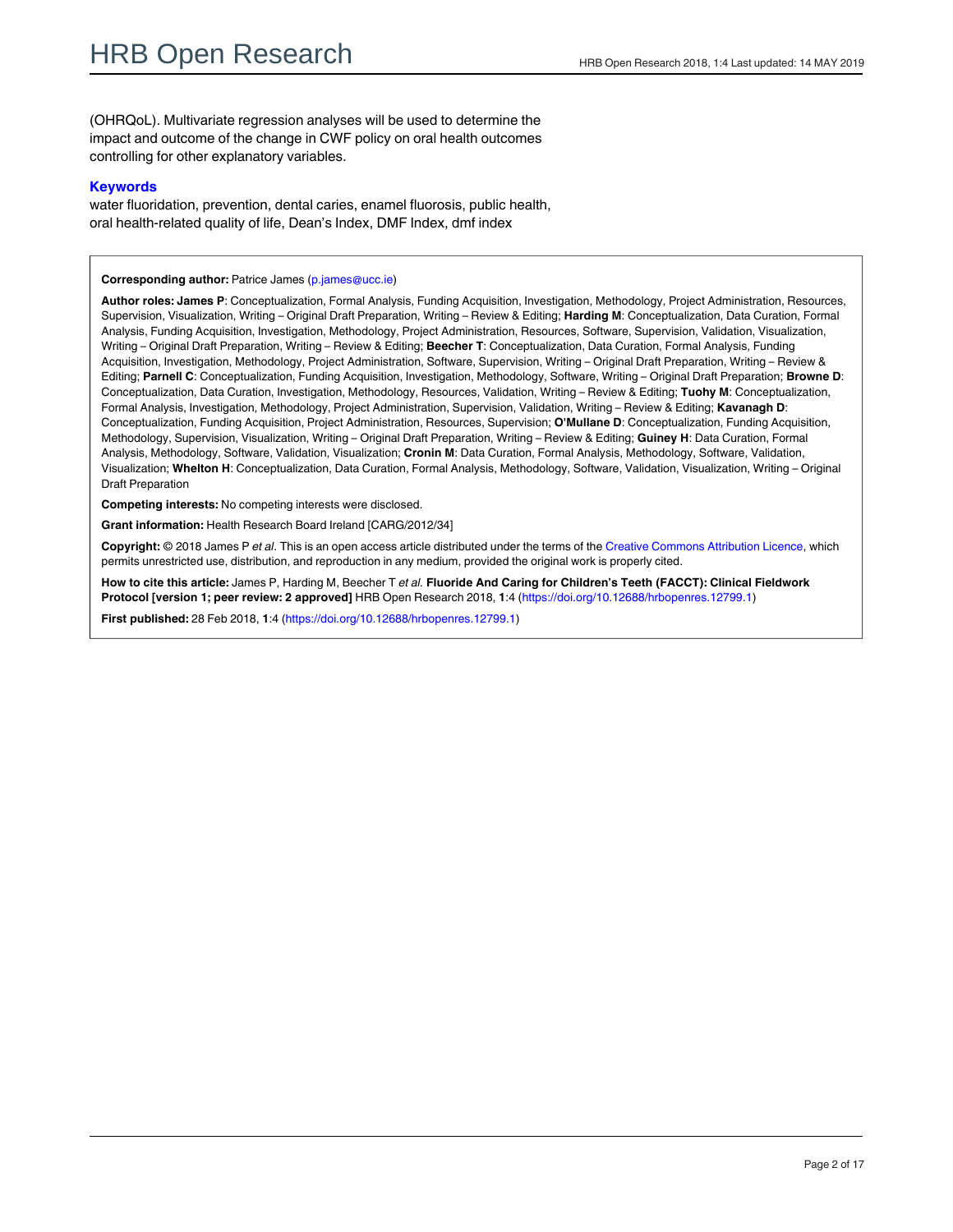#### **Background**

Community water fluoridation (CWF) has been the cornerstone of dental caries (tooth decay) prevention in the Republic of Ireland (RoI) since the 1960s and has played an important role in the improvement in oral health of children [\(O'Mullane](#page-12-0) *et al*., [1986; Parnell](#page-12-0) *et al*., 2007; [Whelton](#page-12-0) *et al*., 2006) and adults ([Whelton](#page-12-0) *et al*., 2007). Reviews of the scientific literature have also confirmed the effectiveness of CWF in the control of dental caries ([Australian Government National Health and Medical](#page-11-0)  [Research Council, 2007; Centers for Disease Control and](#page-11-0)  [Prevention, 2001;](#page-11-0) [Iheozor-Ejiofor](#page-12-0) *et al*., 2015; [McDonagh](#page-12-0) *et al*., [2000;](#page-12-0) [Rugg-Gunn & Do, 2012\)](#page-12-0). Apart from an increased incidence of enamel fluorosis, reviews of the scientific literature have concluded that there is no credible or definitive evidence linking CWF with negative health outcomes [\(Australian](#page-11-0)  [Government National Health and Medical Research Council, 2007](#page-11-0); [McDonagh](#page-12-0) *et al*., 2000; [Sutton](#page-12-0) *et al*., 2015).

Of the total population of 4.5 million in the RoI, approximately 71% reside in communities served with fluoridated water supplies ([Whelton](#page-12-0) *et al*., 2006). Fluoride toothpastes, first introduced in the 1970s and in widespread use by the 1980s, now represent 95% of toothpaste sales in most developed countries, including Ireland [\(Department of Health and Children, 2002](#page-12-0)). Hence most people with CWF are exposed to fluoride from water and toothpastes. National surveys of children's oral health conducted in 1984 [\(O'Mullane](#page-12-0) *et al*., 1986) and 2001–2002 ([Whelton](#page-12-0)  *et al*[., 2006\)](#page-12-0) showed an on-going reduction in dental caries levels among 5-, 8-, 12- and 15-year-old lifetime residents in communities with and without CWF. Children with lifetime exposure to CWF had significantly lower dental caries levels than those without. This reduction in dental caries was accompanied by an increase in enamel fluorosis (marks on the teeth associated with fluoride intake during tooth development) levels. In 1984, 6% of 8-year-olds and 5% of 15-year-olds with CWF had some sign of enamel fluorosis. In 2001–2002, using the same measurement criteria, the prevalence of enamel fluorosis was 24% in 8-year-olds and 36% in 15-year-olds. It is important to note that most of the increase occurred in the barely perceptible "Questionable" category of Dean's Index [\(Dean, 1934\)](#page-12-0) and the percentage of children with scores at the higher end of the scale ("Moderate"/"Severe") was low (1–2%). The prevalence of enamel fluorosis was significantly higher among 8- and 15-yearold children with CWF compared to their counterparts without (p<0.0001) [\(Whelton](#page-12-0) *et al*., 2006).

In response to these findings, in 2002 the Forum on Fluoridation, which was established by the Minister for Health to review CWF in Ireland, issued a number of recommendations aimed at minimising the risk of enamel fluorosis [\(Department of Health](#page-12-0)  [and Children, 2002\)](#page-12-0). These recommendations included the following:

• In the light of the best available scientific evidence, the Fluoridation of Water Supplies Regulations, 1965 should be amended to redefine the optimal level of fluoride in drinking water from the present level (0.8 to 1.0 ppm) to a level of 0.6 to 0.8 ppm, with a target value of 0.7 ppm. (This recommendation was implemented in 2007).

- Parents should be advised not to use toothpaste when brushing their children's teeth until the age of 2 years. Prior to this age parents can brush their children's teeth with a toothbrush and tap water. Professional advice on the use of fluoride toothpaste should be sought where a child below 2 years of age is considered to be at high risk of developing dental decay.
- Parents should supervise children aged 2 to 7 years when brushing their teeth and should ensure that only a small pea sized amount of fluoride toothpaste is used and that swallowing of the paste is avoided.

The effect of these major policy changes on children's oral health will be evaluated as part of the Health Research Board funded Collaborative Applied Research project **F**luoride **A**nd **C**aring for **C**hildren's **T**eeth (FACCT).

#### **Aim of the FACCT study**

The primary aim of the FACCT study is to evaluate the impact and the outcome of the change in CWF policy (2007) on dental caries and enamel fluorosis in Irish children, while also considering the change in policy on the use of fluoride toothpastes (2002).

This is the protocol for the collection, management and analysis of clinical and questionnaire data for children living in counties Dublin, Cork and Kerry in school year (SY) 2013–2014 (Wave 1) and SY 2016–2017 (Wave 2) to meet the primary aim of the FACCT study.

The FACCT study also includes an evaluation of the aesthetic acceptability of enamel fluorosis and dental caries, and the full CARG/2012/34 grant includes an economic evaluation of CWF, and an assessment of the potential of electronic oral health records to generate oral health data that can be used to monitor trends in oral health which will be described elsewhere. An outline of the FACCT study is presented in [Figure 1](#page-3-0).

#### **Objectives**

- 1. To measure the level of dental caries in primary teeth of a representative sample of children aged 5 with and without lifetime exposure to CWF in Dublin, Cork and Kerry in SY 2013–2014.
- 2. To measure the level of dental caries and enamel fluorosis in permanent teeth of a representative sample of children aged 12 with and without lifetime exposure to CWF in Dublin, Cork and Kerry in SY 2013–2014.
- 3. To re-examine the 5-year-old children when they are aged 8 (SY 2016–2017) to measure the level of dental caries (primary and permanent teeth) and enamel fluorosis (permanent teeth).
- 4. To assess children's oral health knowledge, attitudes and behaviour via parental/caregiver questionnaires and self-administered questionnaires (12-year-olds SY 2013–2014; 8-year-olds SY 2016–2017) and to link oral health knowledge, attitudes and behaviour with clinical oral health measures.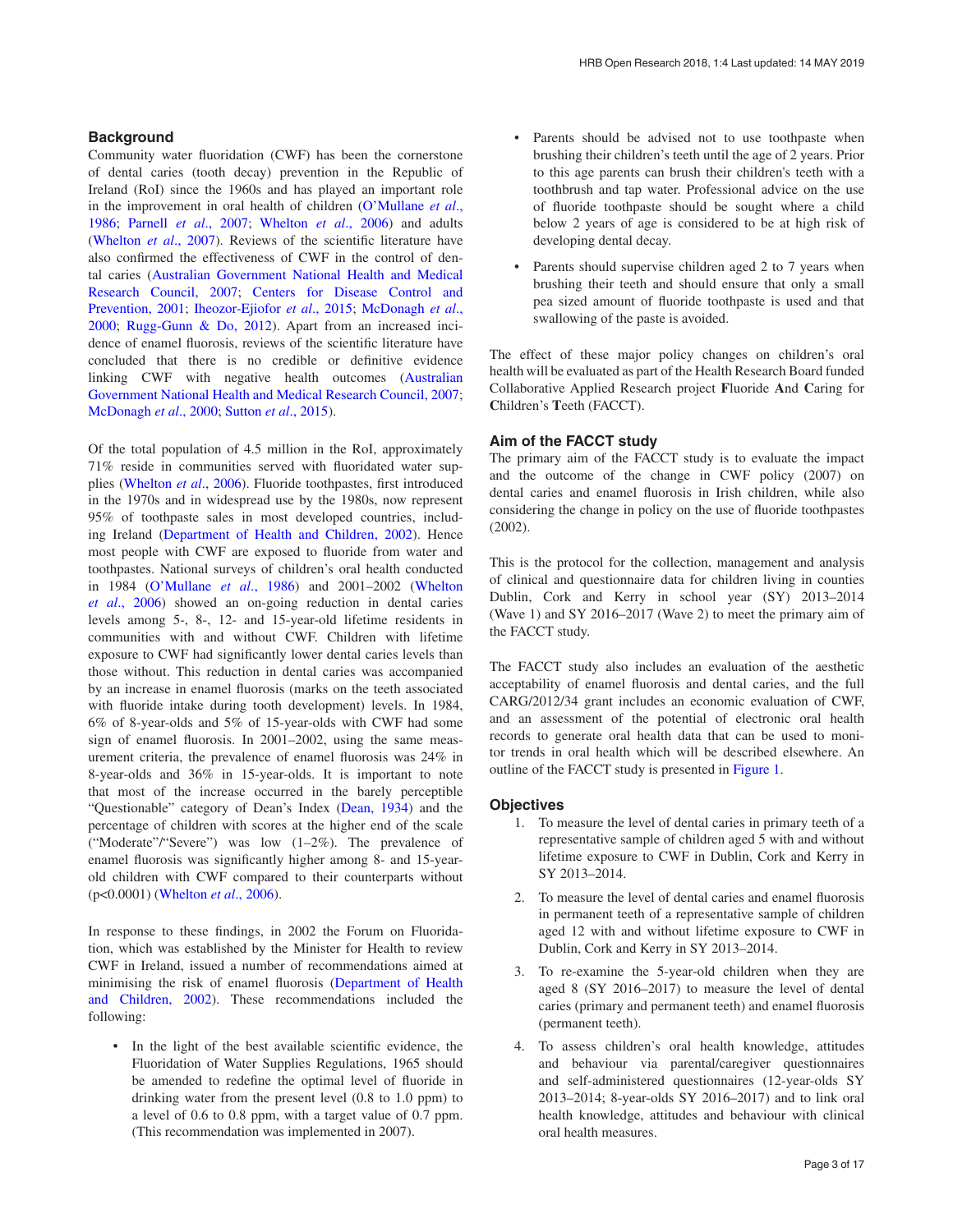<span id="page-3-0"></span>

**Figure 1. Outline of the FACCT Study.** IOTN-index of orthodontic treatment need, CWF-community water fluoridation, MIH-molar-incisor hypomineralisation.

- 5. To compare the level of dental caries in primary teeth of children aged 5 with and without lifetime exposure to CWF (SY 2013–2014) with the level of dental caries recorded in primary teeth of children aged 5 in the corresponding areas in the North South Survey of Children's Oral Health 2002 ([Whelton](#page-12-0) *et al*., 2006).
- 6. To compare the level of dental caries in permanent teeth of children aged 12 with and without lifetime exposure to CWF (SY 2013–2014) with the level of dental caries recorded in permanent teeth of children aged 12 in the corresponding areas in the North South Survey of Children's Oral Health 2002 ([Whelton](#page-12-0) *et al*., 2006).
- 7. To compare the level of dental caries (primary teeth) and enamel fluorosis (permanent teeth) in children aged 8 years with and without lifetime exposure to CWF (SY 2016–2017) with the level of dental caries and enamel fluorosis recorded in children aged 8 in the corresponding areas in the North South Survey of Children's Oral Health 2002 ([Whelton](#page-12-0) *et al*., 2006).
- 8. To examine the relationship between CWF and dental caries in 5- and 12-year old children (SY 2013–2014) and

8-year-old children (SY 2016–2017) in the study areas whilst controlling for other explanatory variables such as age, gender, oral health behaviours and deprivation.

9. To estimate the impact of oral health on the oral health-related quality of life (OHRQoL) of 12-year old children and their parents in SY 2013–2014, and on 8-year-olds and their parents in SY 2016–2017.

#### Secondary objective

To measure the weight and height of 5-, 8- and 12-year-olds and compare with BMI measured for the same age groups in 2002 as part of the North South Survey of Children's Oral Health ([Whelton](#page-12-0) *et al*., 2006).

#### **Methods**

#### Study design

This is a cross-sectional oral health survey of a representative sample of children aged 5 and 12 living in counties Dublin, Cork and Kerry in SY 2013–2014. A nested longitudinal study will be conducted, whereby children who consent to participate in the study at age 5 will be re-examined when they are aged 8 (SY 2016–2017).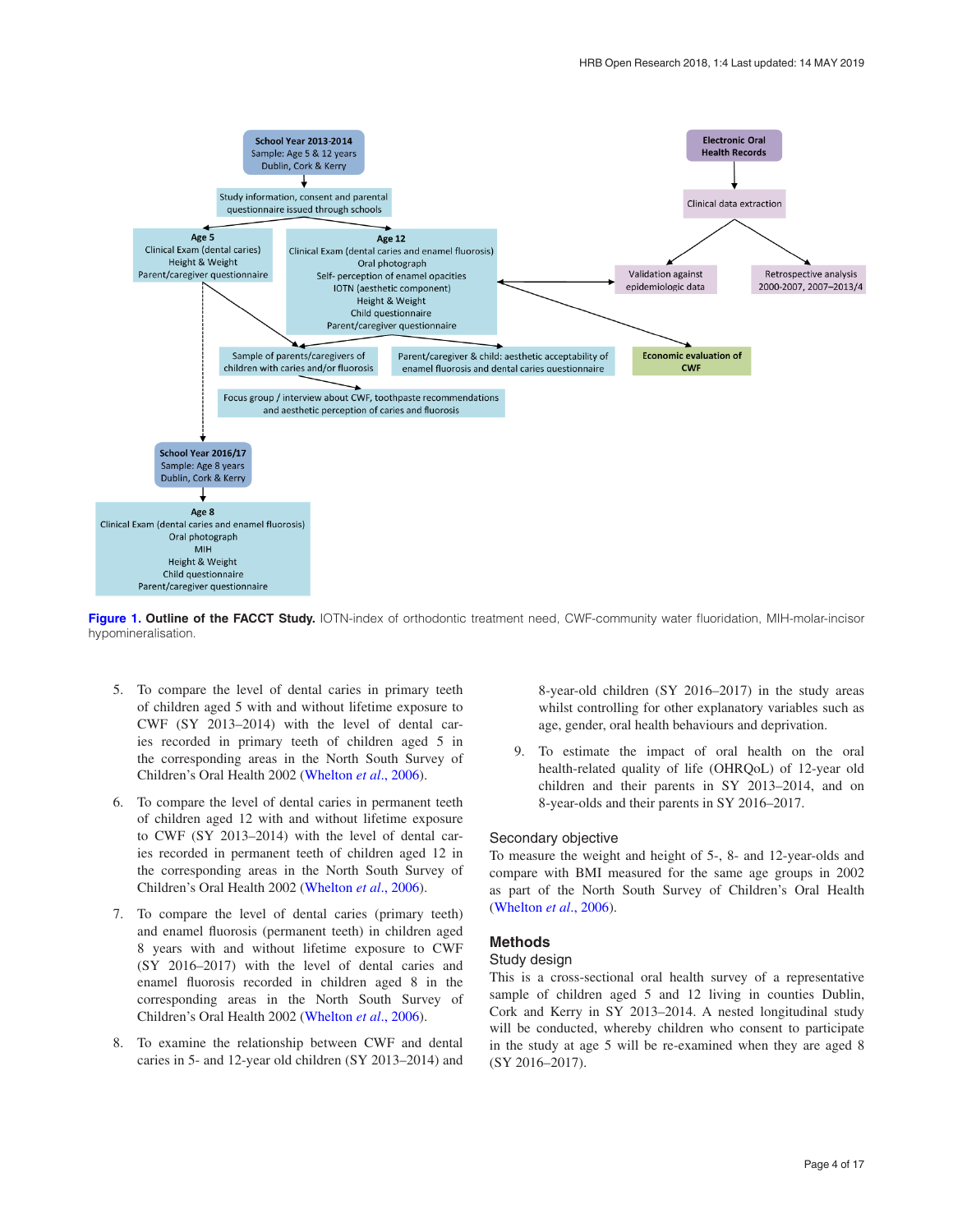The study will compare the primary oral health outcomes dental caries and enamel fluorosis between children with lifetime exposure to CWF ("fluoridated") and children without lifetime exposure to CWF ("non-fluoridated").

The specific age groups are chosen to correspond with the WHO index ages for population surveys ([World Health Organisation,](#page-12-0)  [2013\)](#page-12-0) and to allow back comparisons with data from previous Irish oral health surveys.

Children aged 5 in SY 2013–2014 (and aged 8 in SY 2016–2017) were born in 2008–2009 subsequent to both the introduction of recommendations on the use of fluoride toothpastes in young children (2002) and the reduction in the level of fluoride in piped public water supplies (2007), and thus have had full exposure to both policy changes since birth.

Children aged 12 in SY 2013–2014 were born in 2001–2002 at the time that recommendations on the use of fluoride toothpastes in young children were being introduced (2002) and 6 years before the reduction in the level of fluoride in public piped water supplies (2007). Thus children living in areas with CWF throughout their lives had partial exposure to both policy changes. Their permanent teeth mineralised with water fluoride at the higherlevel of 0.8–1ppm F but their permanent teeth were exposed to a reduced topical effect from approximately age 6 onwards.

*Study location*. The study will be conducted in counties Dublin, Cork and Kerry in the Republic of Ireland. Dublin was selected because over a quarter (28%) of the population of Ireland resides in Dublin ([Central Statistics Office, 2011\)](#page-11-0) and it is served by large water treatment plants with an excellent record of control of CWF at the recommended levels. CWF is provided throughout Dublin. Cork and Kerry were selected to represent areas with and without CWF.

#### Ethical approval

Ethical approval for the training and calibration of dental examining teams and for data collection, will be obtained from the Clinical Research Ethics Committee of the Cork Teaching Hospitals, prior to the commencement of the study. Informed consent will be obtained from the parents/guardians of participating children and assent from 8- and 12-year-old children.

#### **Participants**

Children in Junior Infants (aged  $4-6$  years) and  $6<sup>th</sup>$  class (aged 11–13 years) in SY 2013–2014 attending randomly selected primary schools in counties Dublin, Cork and Kerry will be eligible to participate in the study.

*Selection of schools*. The sample of schools will be drawn using stratified cluster random sampling. A list of primary schools in Dublin, Cork and Kerry in SY 2011–2012 (the most recent data available at the time the sample is drawn) will form the sampling frame for the study. Schools for children with special educational needs will not be included in the sampling frame. All schools in Dublin receive a fluoridated water supply. For the Cork and Kerry schools, on the basis that children attending a school with a non-fluoridated water supply are more likely to live in a household without CWF, the sampling frame will be stratified by the fluoridation status of the school water supply, classified as fluoridated or non-fluoridated by the Principal Dental Officers of the Cork and Kerry regions. The sampling frame for Dublin, Cork and Kerry will be stratified by community care area/dental area (n=11: 6 in Dublin, 5 in Cork/Kerry) and school size (small, medium and large). The use of community care/dental area as the smallest geographic unit for sampling replicates the sampling method used in the North South Survey of Children's Oral Health in 2002 ([Whelton](#page-12-0) *et al*., 2006) and will facilitate direct comparison between the two data sets. Randomly selected schools with an even distribution of gender will be approached to participate in the study.

Each selected school will be contacted, informed about the study and their willingness to participate ascertained. Where schools decline participation, a replacement school of the same size and fluoridation status will be selected within the same community care area/dental area.

*Sample size*. The sample size calculation is based on prevalence and central tendency data for Dublin, Cork and Kerry obtained in the North South Survey of Children's Oral Health 2002 ([Whelton](#page-12-0) *et al*., 2006).

#### *5-year-olds*

Sample sizes of 5-year-olds will have in excess of 80% power, at a 5% level of significance, to demonstrate that:

- Mean dental caries levels are at least 20% lower in children with lifetime exposure to CWF compared with children without lifetime exposure to CWF living in Cork/Kerry in 2013–2014.
- In Cork/Kerry, the proportions of 8-year-old children (2016–2017) with lifetime exposure to CWF with no enamel fluorosis has increased by at least 5% from 2002.
- In Dublin, the proportion of 8-year-old children (2016–2017) with no enamel fluorosis has increased by at least 5.25% from 2002. Furthermore, the sample size will allow an estimate of the proportion of 8-year-old children with no enamel fluorosis to within 2.5%.

#### *12-year-olds*

Sample sizes of 12-year-olds in Cork/Kerry will have in excess of 80% power, at a 5% level of significance, to demonstrate that:

- Mean dental caries levels are at least 20% lower in children with lifetime exposure to CWF compared with children without lifetime exposure to CWF living in Cork/Kerry in 2013–2014.
- Sample sizes of 12-year-olds for Dublin will have sufficient precision to estimate caries levels in 2013–2014.

#### *Adjustments to the sample size*

The sample size is inflated by 40% to account for the design effect due to using a cluster sampling technique. As the 5-year-olds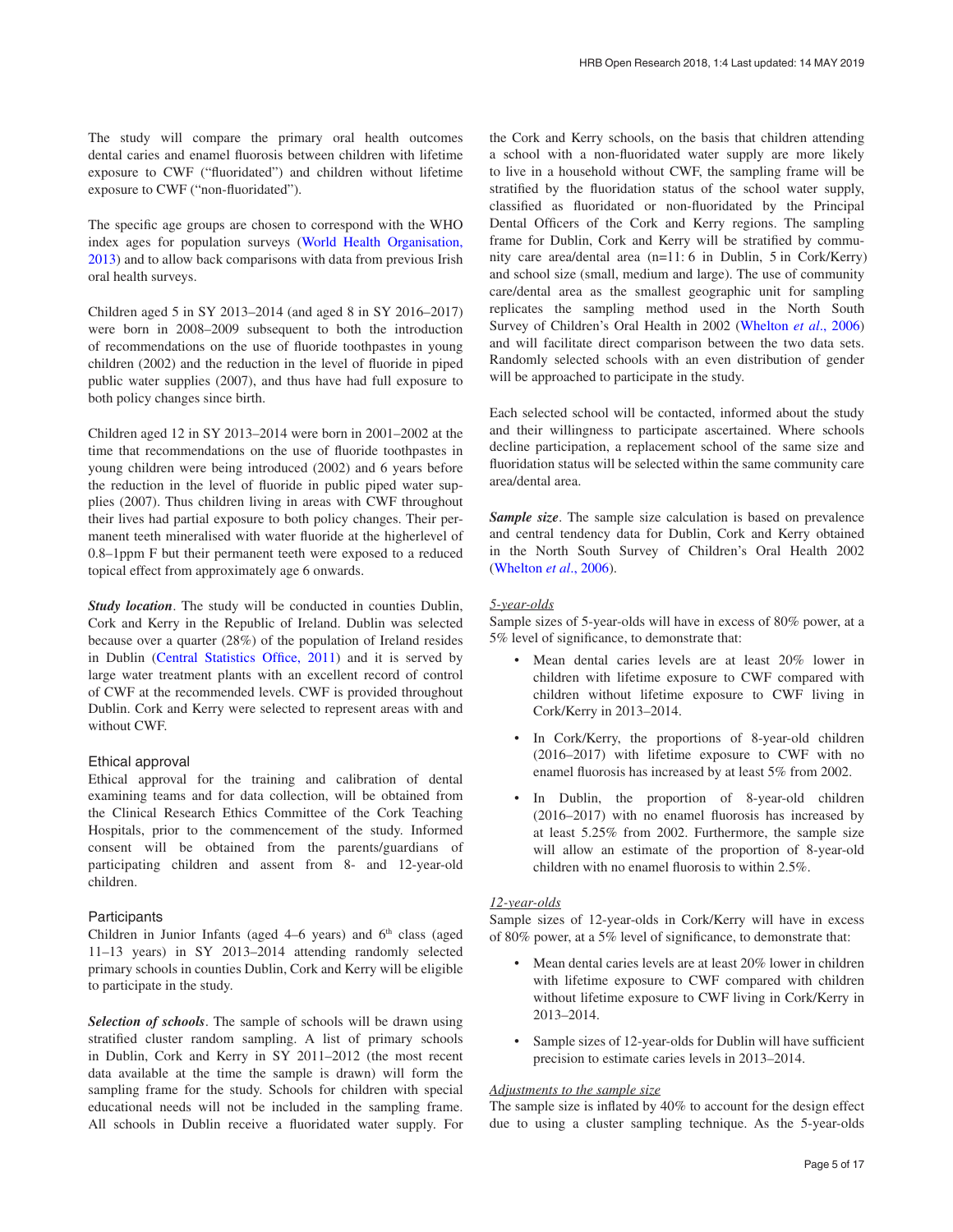will be re-examined at age 8, the 5-year-old sample is further adjusted to account for loss to follow-up during the subsequent three years (20%). The sample is also adjusted to account for participants being classified as neither "fluoridated" nor "nonfluoridated" (20%) and for non-response (35%) (Table 1).

#### *Selection of children within schools*

#### *Schools with a fluoridated water supply*

The number of boys and girls in schools with a fluoridated water supply to be issued consent forms will be decided *a priori* by the study statistician (MC). These children will be randomly selected within these schools by the examining teams using a random number generating software programme. In instances where there are a number of different classes within one school year (e.g. four different  $6<sup>th</sup>$  classes in the same school), a class will be randomly selected. If insufficient numbers of children are present in the first class selected, another class will be randomly selected until the required number of children to issue consent forms is obtained. Children who are not selected to participate will receive a letter to advise parents/caregivers about the random selection process and to inform them that their child was not selected.

#### *Schools with a non-fluoridated water supply*

The total number of 5- and 12-year-old children attending schools with a non-fluoridated water supply in SY 2011–2012 is very close to the actual number required to meet the non-fluoridated sample size, therefore examining teams will issue consent packs to all eligible children attending these schools.

#### Consent and study documents

Each child who is selected to participate will be given a FACCT study pack to take home to their parents/caregivers. The pack will contain the following:

- **Study Information leaflet**
- **Parent/guardian consent and child assent form**
- **A parent questionnaire** comprising:
	- ° a residential history and type of water supply at each address (to establish if the child has had

lifelong exposure to fluoridated or non-fluoridated water supplies)

- ° a brief child medical history to ensure suitability for examination
- ° a questionnaire about the child's oral health behaviours and demographic details
- ° Short form of the Parental-Caregivers Perceptions Questionnaire (P-CPQ) [\(Jokovic](#page-12-0) *et al*., 2003; [Thomson](#page-12-0) *et al*., 2013)
- In Cork/Kerry a small **water bottle** with instructions about returning a home tap water sample will be included in the pack

Copies of FACCT information leaflets, consent/assent forms, residential history forms and parent/caregiver questionnaires for 2013–2014 and 2016–2017 are available in [Supplementary](#page-11-0) [File 1](#page-11-0).

The consent forms and questionnaires will be piloted with parents of children in local Cork schools (representing a spectrum of socio-economic groups), to assess content, terminology, presentation, clarity and respondent burden, and will be amended accordingly. The parent/caregiver questionnaires will be colour coded by age group to easily distinguish between the different age groups in the study. Each document in the consent pack will be labelled with a unique subject number barcode; this barcode will serve to match each subject's consent form and parent/ caregiver questionnaire. The subject number barcode will be assigned centrally by the Oral Health Services Research Centre (OHSRC). Contact details for the OHSRC and the web address for the FACCT study will be provided on the study information leaflet so that parents can clarify any aspects of the study before deciding whether to consent.

Parents/guardians who permit their child to participate in the study will return the completed consent/assent form, medical history form, residential history form and questionnaire to the school in the envelope provided. Returned documents will be

| Age          | Region        | <b>Fluoridation</b><br><b>Status</b> | $\mathsf{n}$ | <b>Design</b><br>effect $+40%$ | <b>Loss to follow</b><br>up 20% | <b>Neither F</b><br>nor NF 20% | <b>Non-response</b><br>35% | Final n to issue<br>consents to |
|--------------|---------------|--------------------------------------|--------------|--------------------------------|---------------------------------|--------------------------------|----------------------------|---------------------------------|
| 5            | <b>Dublin</b> | <b>Full</b>                          | 497          | 696                            | 870                             | 1087                           | 1673                       | 1673                            |
|              | Cork/Kerry    | <b>Full</b>                          | 424          | 594                            | 742                             | 928                            | 1427                       | 1427                            |
|              |               | <b>Non</b>                           | 424          | 594                            | 742                             | 928                            | 1427                       | 1427                            |
| 12           | <b>Dublin</b> | <b>Full</b>                          | 432          | 605                            | 605                             | 756                            | 1163                       | 1163                            |
|              | Cork/Kerry    | <b>Full</b>                          | 442          | 619                            | 619                             | 774                            | 1190                       | 1190                            |
|              |               | <b>Non</b>                           | 442          | 619                            | 619                             | 774                            | 1190                       | 1190                            |
| <b>TOTAL</b> |               | 2661                                 | 3725         | 4196                           | 5245                            | 8070                           | 8070                       |                                 |

#### **Table 1. FACCT sample size adjustments.**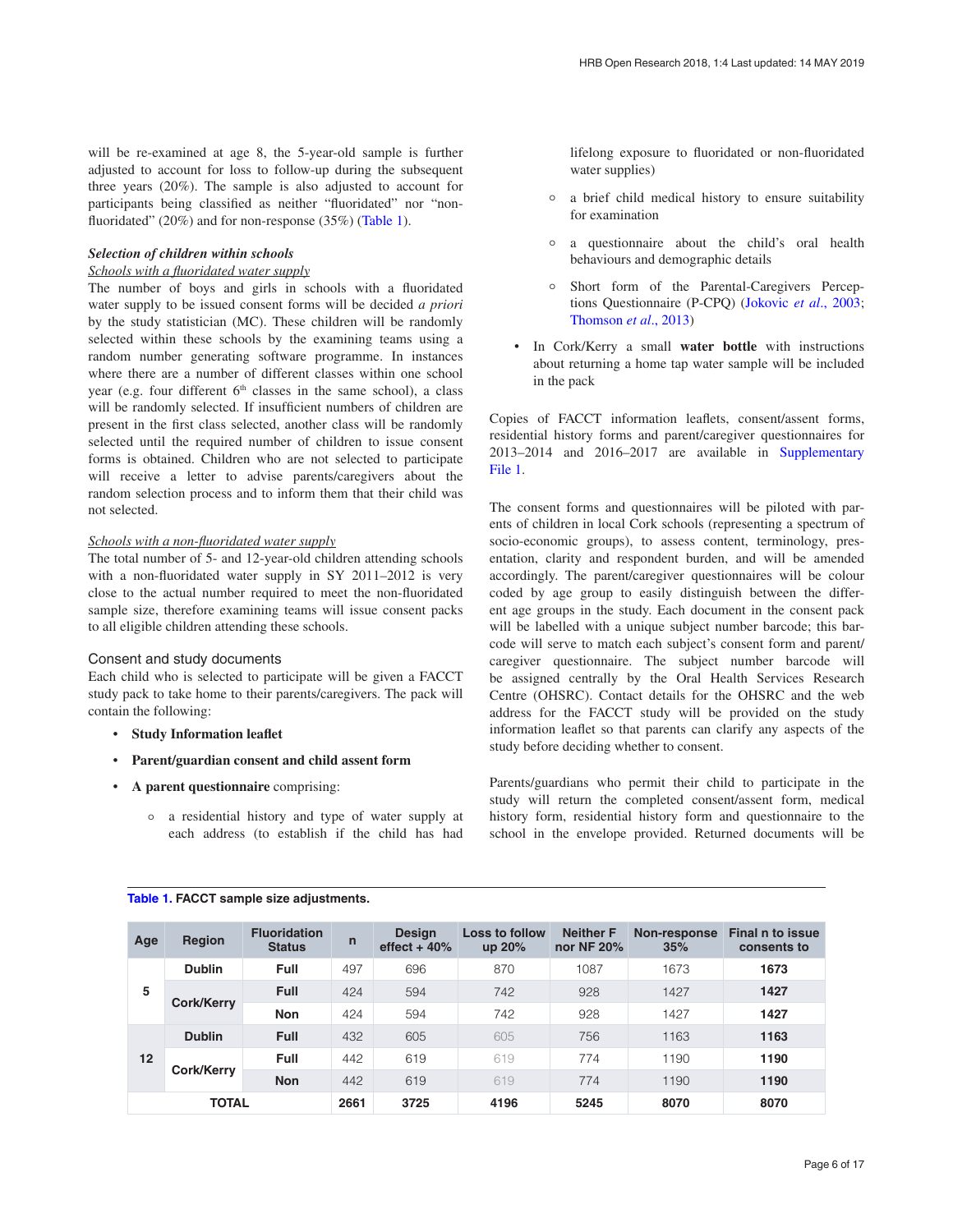evaluated by the examining team for positive consent/assent and to ensure that there is no medical reason to exclude any child.

Eligible children whose parents/guardians return a completed consent/assent form and a completed medical history form will be included in the study. Eligible children whose parents do not consent or who do not assent in writing (8- and 12-year-olds only), or who are unable or unwilling to participate on the day (all age groups) will not be examined. Children with any medical condition that would mean their participation in the study would pose a risk to their health or wellbeing will also be excluded.

Returning incomplete paperwork will not preclude inclusion in the study provided that the consent/assent form and medical history form are completed. Every effort will be made to obtain missing residential history information via follow-up phone calls with parents/caregivers (who consent to be contacted by the study team). Children whose parents/caregivers do not complete or partially complete the parent survey will be included in the study; however, the child's oral health data may consequently be excluded from some of the statistical analyses.

Paperwork and questionnaires returned by parents/caregivers of 5-year-old children who are not clinically examined (because they are absent on the day the examining team visit the school or because the child refuses to be examined on the day) will be retained and we will attempt to follow-up these children when they are aged 8 in SY 2016–2017.

*Translation of study documents*. The Irish language is the first official language of Ireland and the Official Languages Act 2003 promotes its use for official purposes. Therefore, all study documents will be translated into Irish by Ionad na Gaeilge Labhartha (University College Cork) and made available to parents/caregivers and participating children during the study.

A number of validated instruments will be translated into Irish for use in the study. In the case of these validated instruments (Parental-Caregivers Perceptions Questionnaire-P-CPQ (short form; (Jokovic *et al*[., 2003; Thomson](#page-12-0) *et al*., 2013)), Child Perceptions Questionnaire for children aged 8 to 10 years old – CPQ<sub>8–10</sub> (long form; ([Jokovic](#page-12-0) *et al.*, 2004)), and Child Perceptions Questionnaire for children aged 11 to 14 years old –  $CPQ_{11-14}$ (short form; ([Foster Page](#page-12-0) *et al*., 2008; [Jokovic](#page-12-0) *et al*., 2006)) a safeguard will be introduced to ensure the meaning of the validated instruments will be unchanged by the translation into Irish. The translated instruments will be back-translated into English by a second professional translator blind to the original English version. The original English versions and the back translated English versions will then be compared. The Irish wording will be adjusted where necessary to ensure that the meaning of the validated instruments is unchanged by the translation process.

*Data protection*. UCC is the data controller for all data collected in the course of this study. The study will comply with the requirements of the Data Protection Act 1988 and the Data

Protection (Amendment) Act 2003. A detailed submission will be made to the Office of the Data Protection Commissioner (ODPC) in relation to management of sensitive personal data collected as part of the FACCT study.

#### Training of examining teams

The examining teams will be trained in advance of the fieldwork. Dentists and dental nurses will be instructed in the overall design of the study and in the procedures involved in organising and conducting oral epidemiological fieldwork. A video resource explaining the procedures involved in organising and conducting oral epidemiological fieldwork will be produced and made available to assist the examining teams. Dental nurses will be trained to use direct data entry software on dedicated FACCT clinical laptops. Dentists will be trained in a series of small group interactive teaching sessions based around epidemiological measurement of dental caries, enamel fluorosis and developmental defects of enamel, including discussion of photographic images of enamel fluorosis. The dentists' training in recognising and scoring enamel fluorosis with Dean's Index [\(Dean, 1934\)](#page-12-0) will be supplemented by an online fluorosis training tool ([Whelton](#page-12-0) *et al*., 2014). Further school-based training and calibration to benchmark examiners will be undertaken in a local Cork school, involving clinical examination of children.

Manuals will be produced in 2013–2014 and 2016–2017 to assist the examining teams to organise and conduct the oral epidemiological fieldwork (The manuals are available in [Supplementary File 2](#page-11-0)).

Inter-examiner agreement will be determined using Kappa statistics and percentage agreement (Po). The arbitrary divisions provided by [Landis & Koch \(1977\)](#page-12-0) will be used as a guide in interpreting the Kappa statistics. Dentists will be required to achieve Kappa values above 0.6 indicating at least substantial agreement with the benchmark examiner for the dmf/DMF Index, Dean's Index and the DDE (developmental defects of enamel) Index before commencing clinical fieldwork.

#### Data collection

### *Parent/caregiver questionnaires*

#### *Oral health behaviours and socio-demographic factors*

The parent/caregiver questionnaires will be used to collect information about other explanatory variables, such as children's oral health behaviours and socio-demographic factors and are available in [Supplementary File 1.](#page-11-0) The questionnaires will include questions about age of commencing toothbrushing with fluoride toothpaste, frequency of brushing and amount of toothpaste used at different points in the child's life (under 2 years, at 2–3 years and at the time of the survey). Parents/caregivers will also be asked about use of other fluoride modalities such as fluoride mouthrinse and fluoride tablets or drops. Information will be collected regarding snacking frequency and frequency of intake of sugar sweetened beverages. Parents/caregivers will be asked about infant feeding practices, type of infant formula used and source of water used to make up infant formula. Additional questions will be included regarding parental perceptions about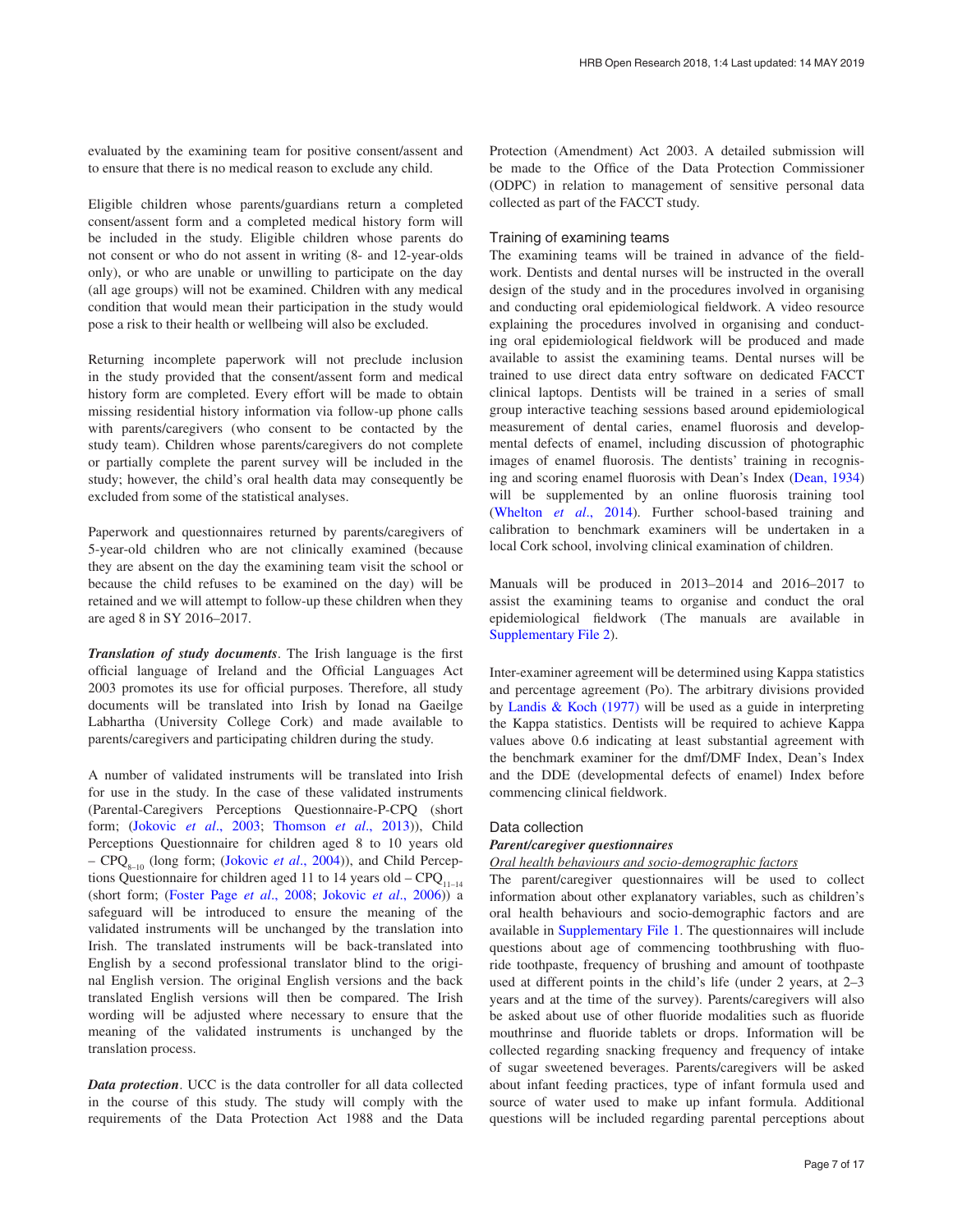the appearance of their child's teeth and dental attendance. Responses to questions about healthcare cover and parental education will be used to determine a measure of socio-economic status to be used in the analysis.

#### *Parental-Caregivers Perceptions Questionnaire (P-CPQ)*

Included in the FACCT parent/caregiver questionnaire is the short form version of the Parental-Caregiver Perceptions Questionnaire for children aged 6 to 14 years old  $(P-CPQ_{6-14})$  (Jokovic *et al*[., 2003; Thomson](#page-12-0) *et al*., 2013) ([Supplementary File 1](#page-11-0)).

*Child oral health-related quality of life (COHRQoL) and oral health behaviours questionnaire*. Twelve-year-olds (SY 2013–2014) will complete a child oral health-related quality of life questionnaire (CPQ<sub>11–14</sub> (short form) ([Foster Page](#page-12-0) *et al.*, 2008; [Jokovic](#page-12-0) *et al*., 2006) and oral health behaviours questionnaire. Eight-year-olds (SY 2016–2017) will complete a child oral health-related quality of life questionnaire ( $CPQ<sub>8-10</sub>$  (long form) ([Jokovic](#page-12-0) *et al*., 2004) and oral health behaviours questionnaire. The questionnaires will be completed on a dedicated secure laptop computer prior to the children's dental examination. Electronic versions of each questionnaire will be created using Microsoft Access, in English and Irish. For 8-year-olds, the questionnaire will be accompanied by a voice-over to reduce the likelihood of difficulties associated with low literacy.

*Clinical examination*. Eligible children will be examined in their school by a trained and calibrated dentist assisted by a trained dental nurse. A fieldwork manual [\(Supplementary File 2\)](#page-11-0) will be available to assist examining teams in conducting the clinical examinations. School visits will be arranged at a time that suits the school staff. Clinical data will be entered directly onto a dedicated laptop computer using a software package designed for the North South Survey of Children's Oral Health ([Whelton](#page-12-0)  *et al*[., 2006\)](#page-12-0) and modified for this study. The examining team will

confirm the child's name, signed parent/guardian consent and child's willingness to take part in the study. A new clinical record will be created in the direct data entry system, and the child's unique subject number barcode – which has been assigned centrally by the OHSRC and appears on the child's consent/assent form – will be scanned by a member of the examining team.

The dental nurse will enter the child's first and surname, gender, date of birth (from the consent form) and will also ask the child's age. The school name, school roll number, examiner ID and dental nurse ID numbers will also be entered before the clinical examination commences.

#### *Sequence of clinical examination*

The clinical examinations for each age group will be conducted in a particular sequence as described in Table 2.

#### *Dental caries*

Dental caries will be measured in 5-year-old children initially in 2013–2014 (primary teeth) and in the primary and permanent teeth of the same children when they are aged 8 in 2016–2017. Dental caries will be measured in the permanent teeth of 12-year-old children in 2013–2014. The dental caries examination will be performed in a similar manner to the procedure used in the North South Survey of Children's Oral Health 2002 ([Whelton](#page-12-0) *et al*., 2006) by a trained and calibrated dentist. Data will be entered by a trained dental nurse onto a dedicated clinical laptop computer.

Each child will lie on a table covered with a foam camping mat, with a clean disposable head rest cover under their head. The teeth will be examined wet, and a WHO Community Periodontal Index (CPI) probe ([World Health Organisation, 2013\)](#page-12-0) will be used to remove plaque and food debris and/or to confirm cavitation. Lighting will be provided by portable dental lights (Daray lights)

**Table 2. Planned clinical examinations for each age group.** DDE - developmental defects of enamel, IOTN- index of orthodontic treatment need, MIH-molar-incisor hypomineralisation.

|                 | Age Group (School Year) |                         |                                     |  |  |  |  |
|-----------------|-------------------------|-------------------------|-------------------------------------|--|--|--|--|
| <b>Sequence</b> | 5-Year-Olds (2013-2014) | 8-Year-Olds (2016-2017) | 12-Year-Olds (2013-2014)            |  |  |  |  |
|                 | Height and Weight       | Height and Weight       | Height and Weight                   |  |  |  |  |
| 2               | Dental caries           | DDE.                    | Self-perception of enamel opacities |  |  |  |  |
| 3               |                         | Dean's Index            | <b>DDF</b>                          |  |  |  |  |
| 4               |                         | <b>MIH</b>              | Dean's Index                        |  |  |  |  |
| 5               |                         | Oral photographs        | Oral photographs                    |  |  |  |  |
| 6               |                         | Dental caries           | IOTN- aesthetic component           |  |  |  |  |
|                 |                         |                         | Dental caries                       |  |  |  |  |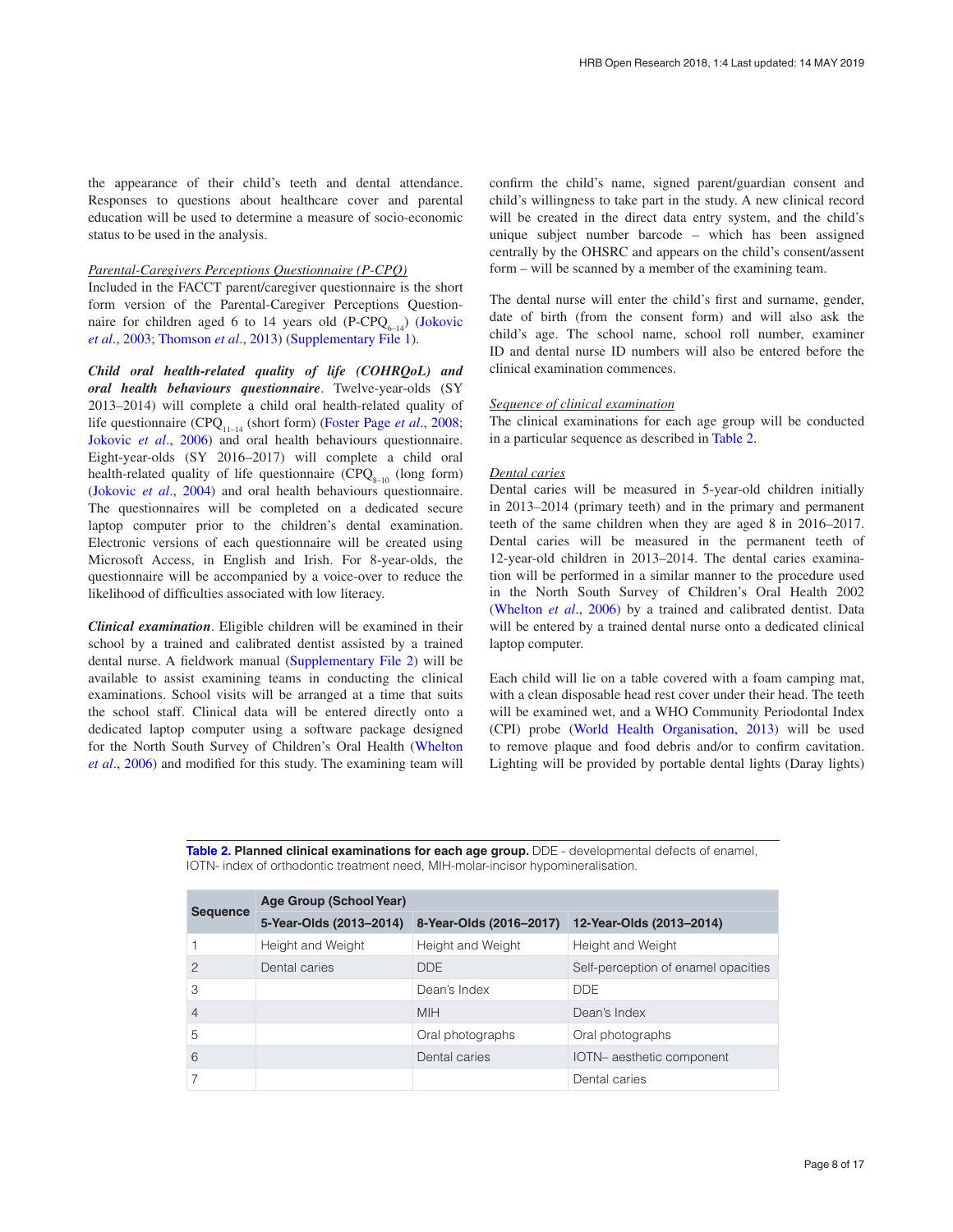which were used in previous Irish regional and national oral health surveys. Dental caries will be measured at the dentine level of involvement ( $d_{3c}$ mft/s and  $D_{3c}$ MFT/S), according to WHO examination criteria [\(World Health Organisation, 2013](#page-12-0)). These criteria will be expanded to include coding for non-cavitated dentinal caries, where caries is visible as a shadow under the enamel but does not have a detectable cavity through the enamel  $(d_{3v_c}mft/s$  and  $D_{3v_c}MFT/S$ , 'v' indicating 'visual' caries). Tooth surfaces with fixed braces or bands (i.e. banded/covered tooth surfaces) will be excluded from this examination. Parents of children for whom an urgent need for dental treatment is noted will be notified by the examining team.

#### *Enamel fluorosis*

#### **Dean's index**

Enamel fluorosis will be recorded in the permanent teeth of 8-year-olds (2016–2017) and 12-year-olds (2013–2014) using Dean's index [\(Dean, 1934\)](#page-12-0).

Dean's index records fluorosis at the level of the subject, i.e. it is a whole mouth score. The procedure used to record Dean's Index is the same as that used in the 1984 and 2001–2002 national surveys of children's oral health ([O'Mullane](#page-12-0) *et al*., [1986;](#page-12-0) [Whelton](#page-12-0) *et al*., 2006). The child will be examined in the upright position, facing natural light, with the examiner facing the child with his or her back to the light (window). Teeth with orthodontic bands or brackets will be excluded.

All teeth will be examined for fluorosis, and if fluorosis is present, Dean's Index will be scored on the condition of the two most severely affected teeth. If the two teeth are not equally affected, the less affected tooth will be scored.

#### **Oral photographs of incisor teeth**

Assessment of fluorosis using photographs addresses the subjective nature of clinical assessment of fluorosis, by allowing the assessment to be conducted by an independent researcher who is blind to the fluoridation status of the subjects. For this study, dental examiners will be trained to take digital oral photographs of the incisor teeth according to a standardised photographic procedure (a modified version of that developed by [Cochran](#page-12-0) *et al*. (2004)). These digital oral photographs of the incisor teeth will be assessed by an experienced researcher at the OHSRC (DB), using the Thylstrup Fejerskov (TF) index ([Thylstrup & Fejerskov, 1978](#page-12-0)) as modified by Fejerskov *et al.* ([Fejerskov](#page-12-0) *et al*., 1988).

The teeth will first be photographed "wet" to record the appearance of the teeth under normal conditions. This is important from a public health perspective, as the use of photographs can enhance minor defects, particularly if the teeth are dry, and could lead to an overestimate of the prevalence of defects. The teeth will also be photographed "dry" to allow detection of fluorosis at the very lowest levels of severity.

The teeth will be photographed using a Canon EOS 1100D digital camera with a Sigma 105mm macro lens and Sigma EM140-DG macro ring flash for even lighting. The photographs will be taken from approximately 30 degrees above the perpendicular to reduce lip shadow. In practice, this is a subjective assessment and where doubt occurs, the examiner should bear in mind that it is better to over-estimate the camera angle and be slightly steeper. Photographs will be expected to fall between 30° and 45° above the incisal edge of the tooth. The reproduction will be set at 1:1, or life-size. Further information regarding the method used to photograph the incisor teeth can be found in the fieldwork manuals 2013–2014 and 2016–2017 [\(Supplementary](#page-11-0)  [File 2](#page-11-0)).

To avoid any possibility of difficulty identifying the photograph associated with a particular child due to incomplete record keeping or loss of paper-based records, four images will be taken per child: the first and fourth images will be of the child's barcode from the consent form and the second and third images will be of the child's teeth. This will ensure that at all times, the image and subject number can be matched simply by sorting all images by the time and date when they were taken.

#### **DDE (Developmental Defects of Enamel):**

Not all opacities of enamel are fluorotic. It is important to distinguish between developmental defects of enamel that are not typical of fluorosis, and those that are measured using the fluorosis indices, since non-fluorotic opacities could affect the appearance of teeth, and consequently influence perceptions of aesthetic acceptability and quality of life. The DDE index ([Clarkson & O'Mullane, 1989](#page-12-0)) records the presence of any enamel opacities or defects in the quantity or quality of enamel without attributing a cause.

The index tooth surfaces to be examined using the DDE in this study are the labial surfaces of the maxillary first pre-molar, canine and incisor teeth and the buccal surfaces of the mandibular first permanent molars.

#### **Molar-incisor hypomineralisatio**n

Molar-incisor hypomineralisation (MIH) is a developmental condition resulting in enamel defects in first permanent molars and permanent incisors. Enamel defects can range from mild opacities, white or yellow in colour, to severe enamel involvement, which breaks down rapidly shortly after tooth emergence ([Daly & Waldron, 2009](#page-12-0)). In addition to being of public health importance due to the symptoms associated with it and the complexity of treating the condition, MIH could potentially be confused with the moderate and severe Dean's Index scores. Therefore examiners will be trained to recognise the condition and to note the presence or absence of MIH in the clinical record.

#### **Self-perception of enamel opacities**

Measurement of self-perceived enamel opacities will be recorded according to the procedure outlined in the NHS Dental Epidemiology Programme Oral Health Survey of 12-year-old children, 2008–2009 National Protocol ([www.nwph.net/dentalhealth/](http://www.nwph.net/dentalhealth/)). The examining teams will be provided with a laminated page showing three sets of photographs, showing groups of teeth with varying types of appearance.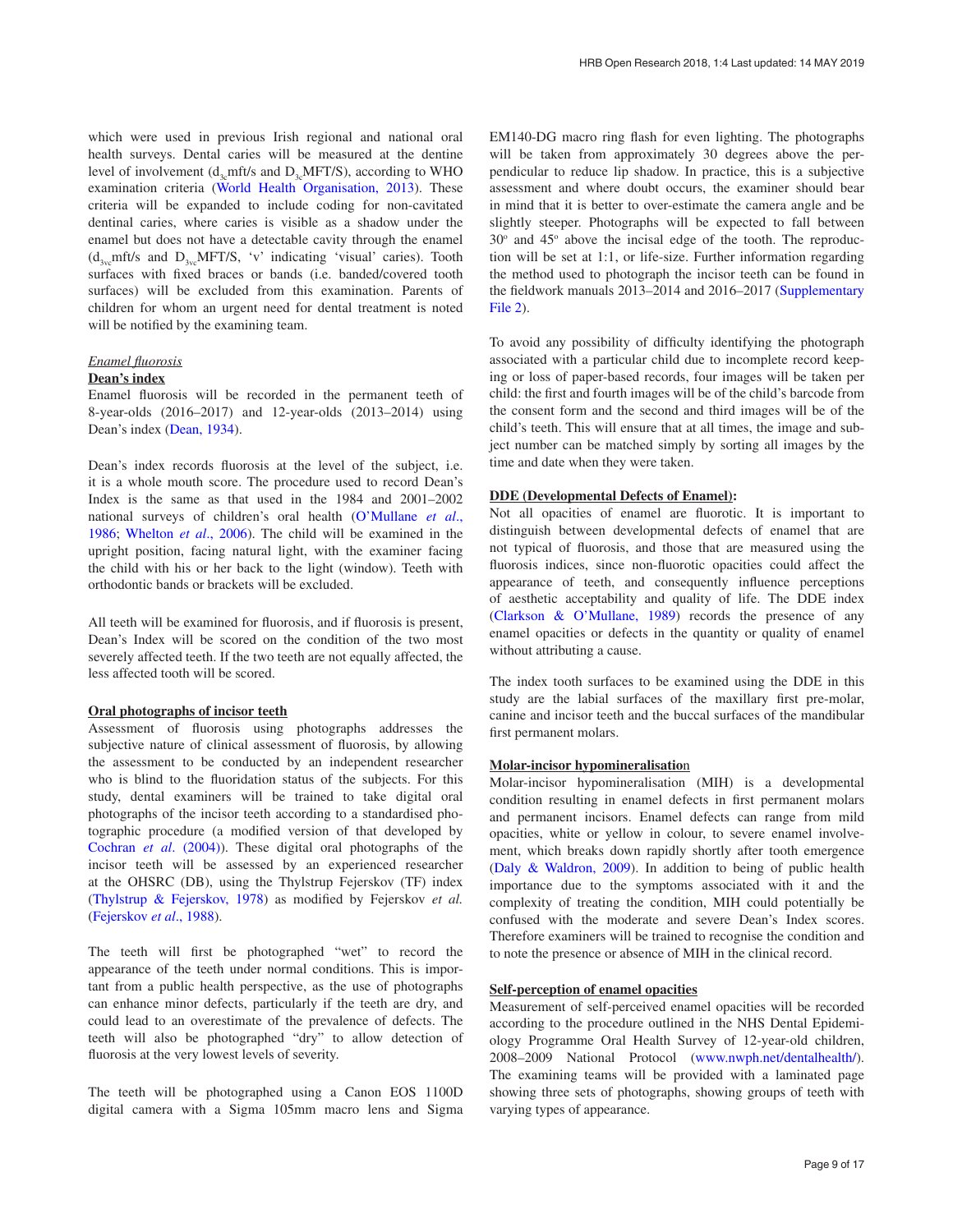The questions the examiner will ask each  $6<sup>th</sup>$  class child are presented in Table 3.

#### **Index of Orthodontic Treatment Need (IOTN)– aesthetic component**

The IOTN has two components which independently measure the need for orthodontic treatment based on aesthetic grounds and on dental health grounds. In the FACCT study, only the aesthetic component will be used to control for impact on quality of life and on perceptions of aesthetics that are due to malocclusion rather than caries or fluorosis. A set of ten special colour photographs will be used to gauge the Aesthetic Component.

To measure the Aesthetic Component of the IOTN:

- The child is seated upright and the examiner views the teeth from in front of the child. The examiner asks the child to close together on their back teeth, then retract the lips to expose the anterior teeth.
- The dental attractiveness is then rated using the 10-point Aesthetic Component scale:
- ° **Grades 1–4** represent no need for orthodontic treatment
- ° **Grades 5–7** represent a borderline need
- ° **Grades 8–10** represent a definite need for orthodontic treatment on aesthetic grounds.
- The anterior teeth should be rated on their dental attractiveness as seen, rather than specific morphological similarity to the photographs. Stained teeth, enamel fractures and gingival inflammation should be ignored.

#### **Height and weight**

Children's height will be measured using Leicester Height Measure and weight will be measured using a calibrated Tanita professional weight scales (Tanita, Amsterdam, The Netherlands). Measurements of height and weight will be taken in a sensitive and confidential manner.

#### *Ensuring consistency of outcome measurement during the study*

To measure intra-examiner agreement, 5% of the children will be examined twice by the same dental examiner for the relevant clinical indices within a 1–7 day interval. The dental examiner will not know, *a priori,* which child is going to be examined twice. Where the initial and repeat examinations are conducted on the same day, examining teams will be advised to allow maximum time between the child's first examination and the re-examination to minimise recall bias.

Duplicate examinations for dmf/DMF, height and weight will be conducted for all age groups. Additional duplicate measurements will vary depending on the age of the child. Where relevant, duplicate examinations will be conducted for Dean's Index, DDE Index, IOTN aesthetic component, self-perception of enamel opacities and molar-incisor hypomineralisation. For 5% of subjects, a repeat oral photograph will be taken by the same examiner.

To measure inter-examiner agreement, 5% of the children will be re-examined by a benchmark examiner for all relevant indices. Duplicate examinations will be facilitated by arranging for the benchmark examiner to visit at least one school together with the dental examiner in each study area to examine the children.

| Table 3. Questions to be asked for the measurement of self-perceived enamel opacities in 12 year |  |
|--------------------------------------------------------------------------------------------------|--|
| old participants.                                                                                |  |

| Question                                                                                                                                                                             | <b>Response (entered into</b><br>the clinical record) |
|--------------------------------------------------------------------------------------------------------------------------------------------------------------------------------------|-------------------------------------------------------|
| "Do you have any white marks on your front teeth that won't brush off?"                                                                                                              | Yes<br>No<br>Don't know                               |
| For those who say "Yes", the examiner then asks: "Does the appearance of<br>these white marks bother you?"                                                                           | Yes<br>No<br>Don't know                               |
| The examiner shows three sets of photographs showing groups of teeth with<br>varying types of appearance.                                                                            | Photograph set N<br>Photograph set S                  |
| All children are then asked "Thinking about white marks on teeth, do you<br>think your front teeth look more like those in this group, or the ones in<br>this group, or this group?" | Photograph set A<br>Don't know                        |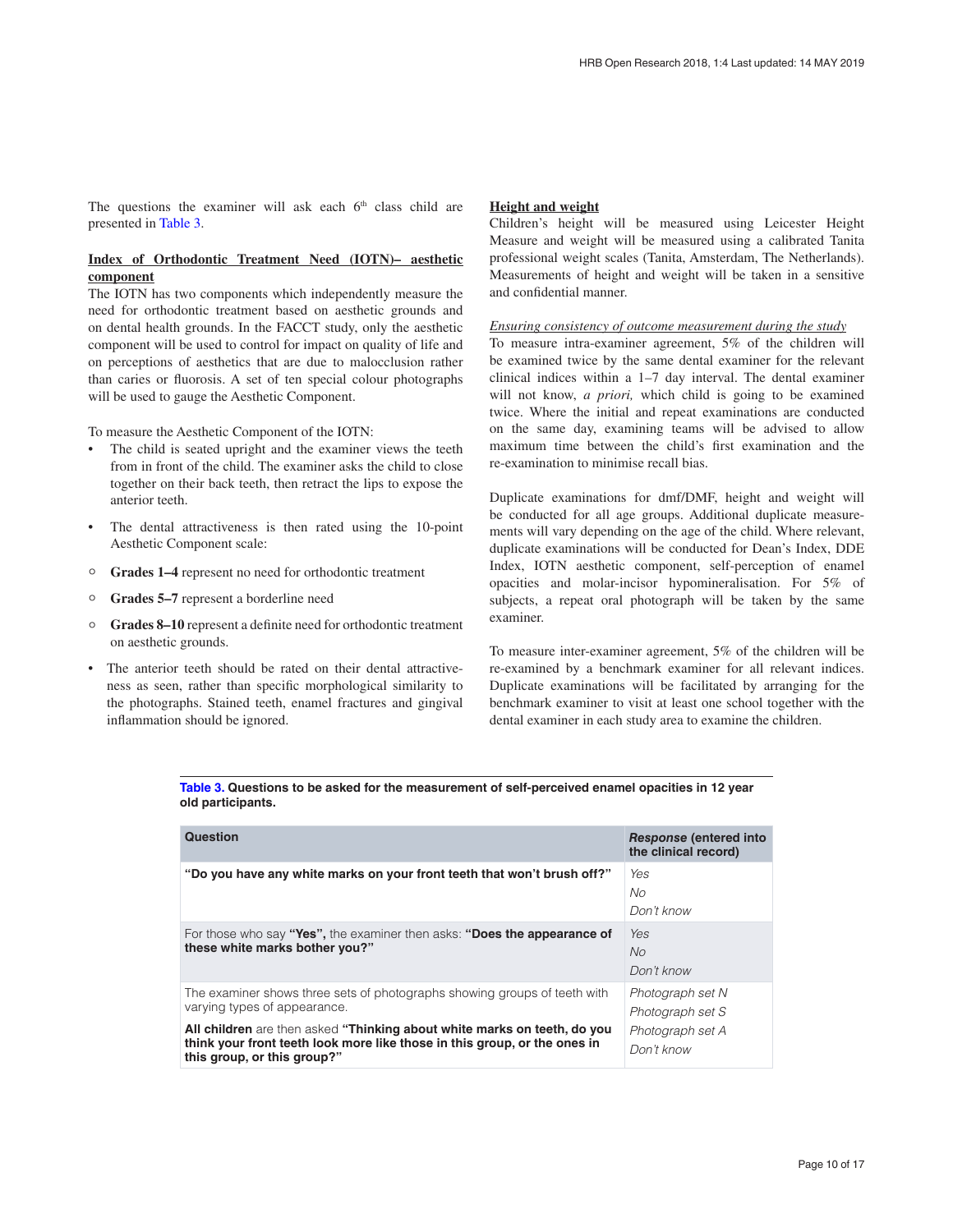Intra-examiner and inter-examiner agreement will be determined using Kappa statistics and percentage agreement (Po). The arbitrary divisions provided by [Landis & Koch \(1977\)](#page-12-0) will be used as a guide in interpreting the Kappa statistics.

#### Classification of fluoridation status

Monthly sample results concerning the level of fluoride in each fluoridated water supply in Dublin, Cork and Kerry will be compiled from the beginning of 2000 (the earliest date of birth of a  $6<sup>th</sup>$  class child in SY 2013–2014). Records will be updated continuously until fieldwork ends in 2017. Maps of distribution networks and data concerning changes to distribution systems will be gathered from engineers, initially up to mid-2014, and again up to mid-2017. Each child's residential history will be analysed to establish if it meets the criteria for being classified as fluoridated or non-fluoridated; if not, children will be classified as part-fluoridated, or unknown where data are incomplete or where children have lived abroad. A more detailed description of the rules used in classifying the fluoridation status of each child and the rationale for the same can be found in [Supplementary](#page-11-0)  [File 3](#page-11-0).

#### Data analysis and statistical plan

The impact of CWF on dental caries experience adjusted for the effect of behavioural and socio-demographic factors, will be assessed by conducting multivariate regression analyses using appropriate statistical models. The negative binomial hurdle model (NB-Hurdle), the Poisson Regression Model (PRM) and the Negative Binomial Regression Model (NBRM) will be considered. Model selection will be guided by tests such as the Likelihood-ratio (LR) test, Vuong test, Akaike's Information Criterion (AIC) and the Bayesian Information Criterion (BIC).

The main explanatory variable in the regression analyses will be the fluoridation status of the child, categorised as 'fluoridated', where the child has always resided in an area with CWF, and 'non-fluoridated', where the child has never resided in an area with CWF. The analyses will be adjusted for variables such as age, gender, toothbrushing practices, use of toothpaste, whether the child was breastfed, frequency of snacking (sweet foods or drinks), attendance at the dentist, and socioeconomic status.

The impact of CWF on enamel fluorosis adjusted for the effect of behavioural and socio-demographic factors, will be assessed using logistic regression analyses. The analyses will be adjusted for variables such as age, gender, toothbrushing practices, use of toothpaste, whether the child was breastfed and where relevant, type of water used to make up infant formula.

The conventional p-value of  $< 0.05$  will be chosen as the level of significance for all statistical calculations.

Interactions between all explanatory variables will be tested using moderated multiple regression. Only interaction terms significant at the 5% level in moderated multiple regression will be included in the final analyses. Stata SE 10 ([StataCorp, 2007](#page-12-0)),

SAS Version 9 or IBM SPSS Version 23 will be used to analyse the data.

To estimate the impact of oral health on oral health-related quality of life (OHRQoL) of children and their parents the subscale and total scale scores from the validated instruments employed in the study will be correlated with dental caries and enamel fluorosis levels.

The study results will be reported in accordance with the STROBE guidelines for reporting of observational studies [\(von](#page-12-0)  Elm *et al*[., 2014](#page-12-0))

#### Dissemination and communication of study results

FACCT results and outcomes will be disseminated to collaborators, policymakers, dental and health professionals and the public, including the school bodies who will be associated with the conduct of FACCT research, through oral presentations, written reports and information leaflets. Presentations including conference proceedings such as slides of study results and scientific posters and leaflets of study results will be posted on the FACCT website (facct.ucc.ie). Key study results will be written up and submitted for publication in peer reviewed journals.

#### **Data availability**

*All data underlying the results are available as part of the article and no additional source data are required.*

Competing interests No competing interests were disclosed.

#### Grant information

Health Research Board Ireland [CARG/2012/34].

#### Acknowledgements

Delivering on the FACCT research grant requires significant input from many sources. The individuals tasked with developing the protocol are deeply indebted to the Scientific Advisory Group; Dr Peter Cooney, Dr Roger Ellwood, Emeritus Professor Andrew Rugg-Gunn and Emeritus Professor John Spencer for all advice and critique generously provided to ensure development of a protocol to meet the study aim.

The authors are very grateful to the members of the Program Management Committee (PMC) and Program Steering Group (PSG) who provided ideas and solutions that positively contributed to the study methodology.

We are indebted to Ms Maria Tobin, OHSRC Projects Manager, who supported and guided this study from its inception. Indeed, we are most appreciative of all of the OHSRC staff who provided support for the FACCT study, Ms Virginia Kelleher, Ms Elizabeth Flynn, Ms Eileen MacSweeney and Ms Susan O'Donovan. Our thanks also to Dr Evelyn Crowley, Oral Health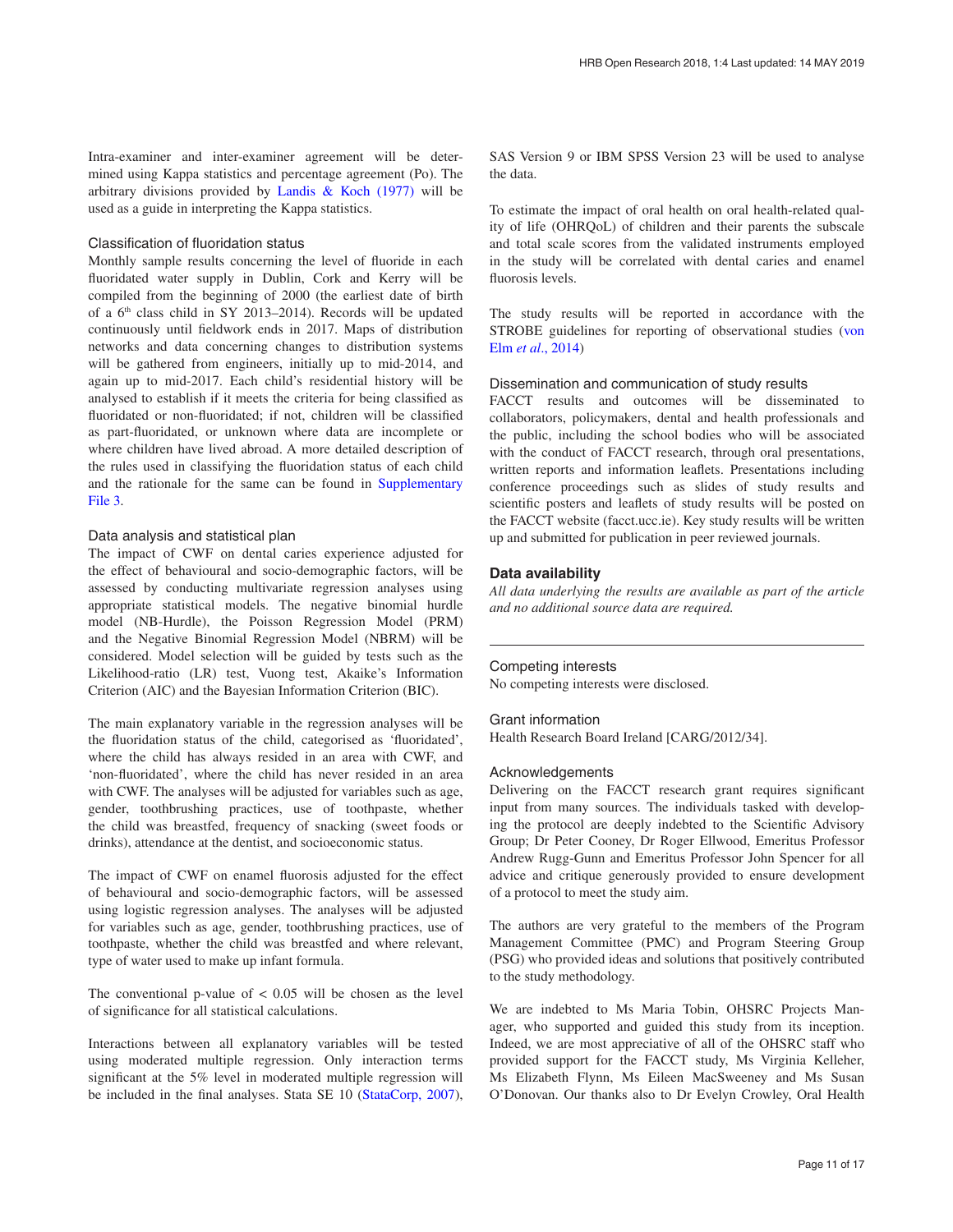<span id="page-11-0"></span>Services, Cork Kerry Community Healthcare, HSE, for her assistance in the preparations for the 2013–2014 fieldwork. Our sincere thanks to the HSE Principal Dental Surgeons who facilitated the FACCT study and the dedicated examining teams who conducted the fieldwork.

We would like to thank Mr Neil Nash for translating the child oral health-related quality of life and oral health behaviours questionnaire into an electronic format and for providing ICT support in preparation for and throughout the fieldwork. We are grateful to Mr Tommy Finnegan for designing and implementing electronic data protection compliance measures. Our sincere

thanks to Mr Patrick O'Neil for adapting the clinical data entry programme.

We would also like to thank Ionad na Gaeilge Labhartha, University College Cork for translating the FACCT study documents into Irish. To all of the student help who assisted with the preparation of FACCT study documents and data, our sincere thanks.

Finally, we are particularly grateful to the schools, parents and children who participated in the FACCT study, as without their support, our knowledge base could not develop.

#### **Supplementary material**

Supplementary File 1: Zip file of the documents contained in the FACCT consent packs in 2013–2014 and 2016–2017: [Click here to access the data](https://hrbopenresearch.s3.amazonaws.com/supplementary/12799/b9ccc048-607a-4e26-b5ce-3eb227d5daf2.7z).

- FACCT information leaflet 2013–2014
- FACCT information leaflet 2016–2017
- FACCT consent/assent form 2013–2014
- FACCT consent/assent form 2016–2017
- FACCT residential history form 2013–2014
- FACCT residential history form 2016–2017
- FACCT parent/caregiver questionnaire Junior Infants (age 4–6) 2013–2014
- FACCT parent/caregiver questionnaire  $6<sup>th</sup>$  class (age 11–13) 2013–2014
- FACCT parent/caregiver questionnaire  $2<sup>nd</sup>$  class (age 7–9) 2016–2017

Supplementary File 2: Fieldwork manuals used to assist the examining teams to organise and conduct the oral epidemiological fieldwork: [Click here to access the data](https://hrbopenresearch.s3.amazonaws.com/supplementary/12799/e65a6344-ffef-494c-a23d-0d8cbcf2c0d9.7z).

- Fieldwork Manual 2013–2014
- Fieldwork Manual 2016–2017

Supplementary File 3: The rules that guided the classification of the fluoridation status of each child and the rationale for the classification system used:

[Click here to access the data](https://hrbopenresearch.s3.amazonaws.com/supplementary/12799/018ae596-e2e1-4544-b320-29c770ab658c.pdf).

• FACCT Fluoridation Status Rules

#### **References**

Australian Government National Health And Medical Research Council: **A systematic review of the efficacy and safety of fluoridation.** 2007; [Accessed 07/02/2018]. **[Reference Source](https://www.nhmrc.gov.au/_files_nhmrc/publications/attachments/eh41_1.pdf)**

Centers for Disease Control and Prevention: **Recommendations for using** 

**fluoride to prevent and control dental caries in the United States. Centers for Disease Control and Prevention.** *MMWR Recomm Rep.* 2001; **50 (RR-14):** 1–42, [Accessed 07/02/2018]. **[PubMed Abstract](http://www.ncbi.nlm.nih.gov/pubmed/11521913)** 

Central Statistics Office: **Census 2011**. Preliminary Report. 2011; [Accessed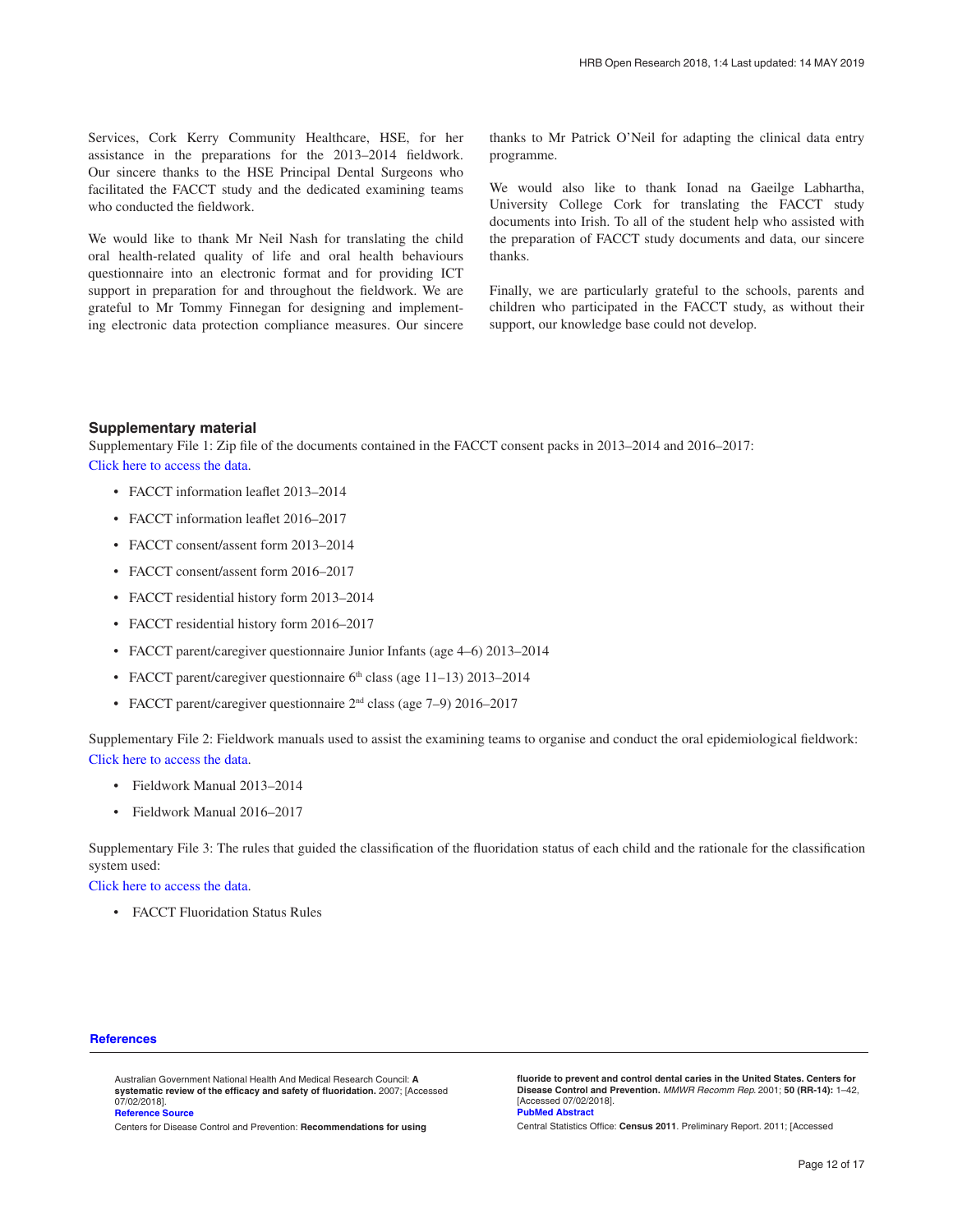#### <span id="page-12-0"></span>07/04/2018].

#### **[Reference Source](http://www.cso.ie/en/media/csoie/census/documents/Prelim_complete.pdf)**

Clarkson J, O'Mullane D: **A modified DDE Index for use in epidemiological studies of enamel defects.** *J Dent Res.* 1989; **68**(3): 445–50. **[PubMed Abstract](http://www.ncbi.nlm.nih.gov/pubmed/2921385)** | **[Publisher Full Text](http://dx.doi.org/10.1177/00220345890680030201)**

Cochran JA, Ketley CE, Sanches L, *et al.*: **A standardized photographic method for evaluating enamel opacities including fluorosis.** *Community Dent Oral Epidemiol.* 2004; **32 Suppl 1**: 19–27. **[PubMed Abstract](http://www.ncbi.nlm.nih.gov/pubmed/15016113)** | **[Publisher Full Text](http://dx.doi.org/10.1111/j.1600-0528.2004.00135.x)**

Daly D, Waldron JM: **Molar incisor hypomineralisation: clinical management of the young patient.** *J Ir Dent Assoc.* 2009; **55**(2): 83–6. **[PubMed Abstract](http://www.ncbi.nlm.nih.gov/pubmed/19455847)**

Dean HT: **Classification of mottled enamel diagnosis.** *J Am Dent Assoc.* 1934; **21**(8): 1421–1426.

### **[Publisher Full Text](http://dx.doi.org/10.14219/jada.archive.1934.0220)**

Department of Health and Children: **Forum on Fluoridation, Ireland**. 2002; [Accessed 07/02/2018].

### **[Reference Source](http://www.fluoridesandhealth.ie/download/documents/fluoridation_forum.pdf)**

Fejerskov O, Manji F, Baelum V, *et al.*: **Dental fluorosis: a handbook for health workers**. Copenhagen, Munksgaard. 1988. **[Reference Source](http://www.worldcat.org/title/dental-fluorosis-a-handbook-for-health-workers/oclc/466636905?referer=di&ht=edition)**

Foster Page LA, Thomson WM, Jokovic A, *et al.*: **Epidemiological evaluation of short-form versions of the Child Perception Questionnaire.** *Eur J Oral Sci.* 2008; **116**(6): 538–44.

#### **[PubMed Abstract](http://www.ncbi.nlm.nih.gov/pubmed/19049524)** | **[Publisher Full Text](http://dx.doi.org/10.1111/j.1600-0722.2008.00579.x)**

Iheozor-Ejiofor Z, Worthington HV, Walsh T, *et al.*: **Water fluoridation for the prevention of dental caries.** *Cochrane Database Syst Rev.* 2015; (6): CD010856. **[PubMed Abstract](http://www.ncbi.nlm.nih.gov/pubmed/26092033)** | **[Publisher Full Text](http://dx.doi.org/10.1002/14651858.CD010856.pub2)**

Jokovic A, Locker D, Guyatt G: **Short forms of the Child Perceptions**  JUNUTION, LUURGI D., Carran Children (CPQ<sub>11–14</sub>): development and initial **Questionnaire for 11–14-year-old children** (CPQ<sub>11–14</sub>): development and initial **evaluation.** *Health Qual Life Outcomes.* 2006; **4**: 4.

#### **[PubMed Abstract](http://www.ncbi.nlm.nih.gov/pubmed/16423298)** | **[Publisher Full Text](http://dx.doi.org/10.1186/1477-7525-4-4)** | **[Free Full Text](http://www.ncbi.nlm.nih.gov/pmc/articles/1368964)**

Jokovic A, Locker D, Stephen M, *et al.*: **Measuring parental perceptions of child oral health-related quality of life.** *J Public Health Dent.* 2003; **63**(2): 67–72. **[PubMed Abstract](http://www.ncbi.nlm.nih.gov/pubmed/12816135)** | **[Publisher Full Text](http://dx.doi.org/10.1111/j.1752-7325.2003.tb03477.x)**

Jokovic A, Locker D, Tompson B, *et al.*: **Questionnaire for measuring oral healthrelated quality of life in eight- to ten-year-old children.** *Pediatr Dent.* 2004; **26**(6): 512–8. **[PubMed Abstract](http://www.ncbi.nlm.nih.gov/pubmed/15646914)**

Landis JR, Koch GG: **The measurement of observer agreement for categorical data.** *Biometrics.* 1977; **33**(1): 159–174.

**[PubMed Abstract](http://www.ncbi.nlm.nih.gov/pubmed/843571)** | **[Publisher Full Text](http://dx.doi.org/10.2307/2529310)**

Mcdonagh M, Whiting P, Bradley M, *et al.*: **A Systematic Review of Public Water** 

**Fluoridation**. NHS Centre for Reviews and Dissemination, University of York. 2000; [Accessed 11/02/2018].

#### **[Reference Source](https://www.york.ac.uk/media/crd/crdreport18.pdf)**

O'mullane D, Clarkson J, Holland T, *et al.*: **Children's Dental Health in Ireland 1984. A survey conducted on behalf of The Minister for Health by University College Cork.** *The Stationery Office Dublin.* 1986. **[Reference Source](http://www.lenus.ie/hse/handle/10147/575361)**

Parnell C, Connolly E, O'farrell M, *et al.*: **Oral Health of 5-year-old children in the North East 2002**. Navan: Health Service Executive. 2007.

#### **[Reference Source](http://www.lenus.ie/hse/bitstream/10147/99297/1/OralHealth5yearoldsNE.pdf)**

Rugg-gunn AJ, Do L: **Effectiveness of water fluoridation in caries prevention.** *Community Dent Oral Epidemiol.* 2012; **40 Suppl 2**: 55–64. **[PubMed Abstract](http://www.ncbi.nlm.nih.gov/pubmed/22998306)** | **[Publisher Full Text](http://dx.doi.org/10.1111/j.1600-0528.2012.00721.x)**

Statacorp: **Stata Statistical Software: Release 10.** College Station, StataCorp LP.

2007.

#### **[Reference Source](http://www.scirp.org/(S(i43dyn45teexjx455qlt3d2q))/reference/ReferencesPapers.aspx?ReferenceID=1243289)**

Sutton M, Kiersey R, Farragher L, *et al.*: **Health Effects of Water Fluoridation**. An Evidence Review 2015. Health Research Board. 2015. **[Reference Source](http://www.hrb.ie/uploads/tx_hrbpublications/Health_Effects_of_Water_Fluoridation.pdf)**

Thomson WM, Foster page LA, Gaynor WN, *et al.*: **Short-form versions of the Parental-Caregivers Perceptions Questionnaire and the Family Impact Scale.** *Community Dent Oral Epidemiol.* 2013; **41**(5): 441–50. **[PubMed Abstract](http://www.ncbi.nlm.nih.gov/pubmed/23330809)** | **[Publisher Full Text](http://dx.doi.org/10.1111/cdoe.12036)**

Thylstrup A, Fejerskov O: **Clinical appearance of dental fluorosis in permanent teeth in relation to histologic changes.** *Community Dent Oral Epidemiol.* 1978; **6**(6): 315–28.

#### **[PubMed Abstract](http://www.ncbi.nlm.nih.gov/pubmed/282114)** | **[Publisher Full Text](http://dx.doi.org/10.1111/j.1600-0528.1978.tb01173.x)**

von Elm E, Altman DG, Egger M, *et al.*: **The Strengthening the Reporting of Observational Studies in Epidemiology (STROBE) Statement: guidelines for reporting observational studies.** *Int J Surg.* 2014; **12**(12): 1495–9. **[PubMed Abstract](http://www.ncbi.nlm.nih.gov/pubmed/25046131)** | **[Publisher Full Text](http://dx.doi.org/10.1016/j.ijsu.2014.07.013)**

Whelton H, Browne D, Felicia P, *et al.*: **e-training for Dean's Index**. 2014; [Accessed 07/02/2018].

**[Reference Source](http://www.fluorosisindex.com/)**

Whelton H, Crowley E, O'mullane D, *et al.*: **North South Survey of Children's Oral Health in Ireland 2002**. 2006; [Accessed 07/02/2018]. **[Reference Source](http://health.gov.ie/blog/publications/north-south-survey-of-childrens-oral-health-in-ireland-2002/)**

Whelton H, Crowley E, O'mullane D, *et al.*: **Oral Health of Irish Adults 2000–2002**. 2007; [Accessed 07/02/2018]. **[Reference Source](http://health.gov.ie/blog/publications/oral-health-of-irish-adults-2000-2002/)**

World Health Organisation: **Oral Health Surveys Basic Methods Fifth Edition.**  2013; [Accessed 23/01/2018].

**[Reference Source](http://www.who.int/oral_health/publications/9789241548649/en/)**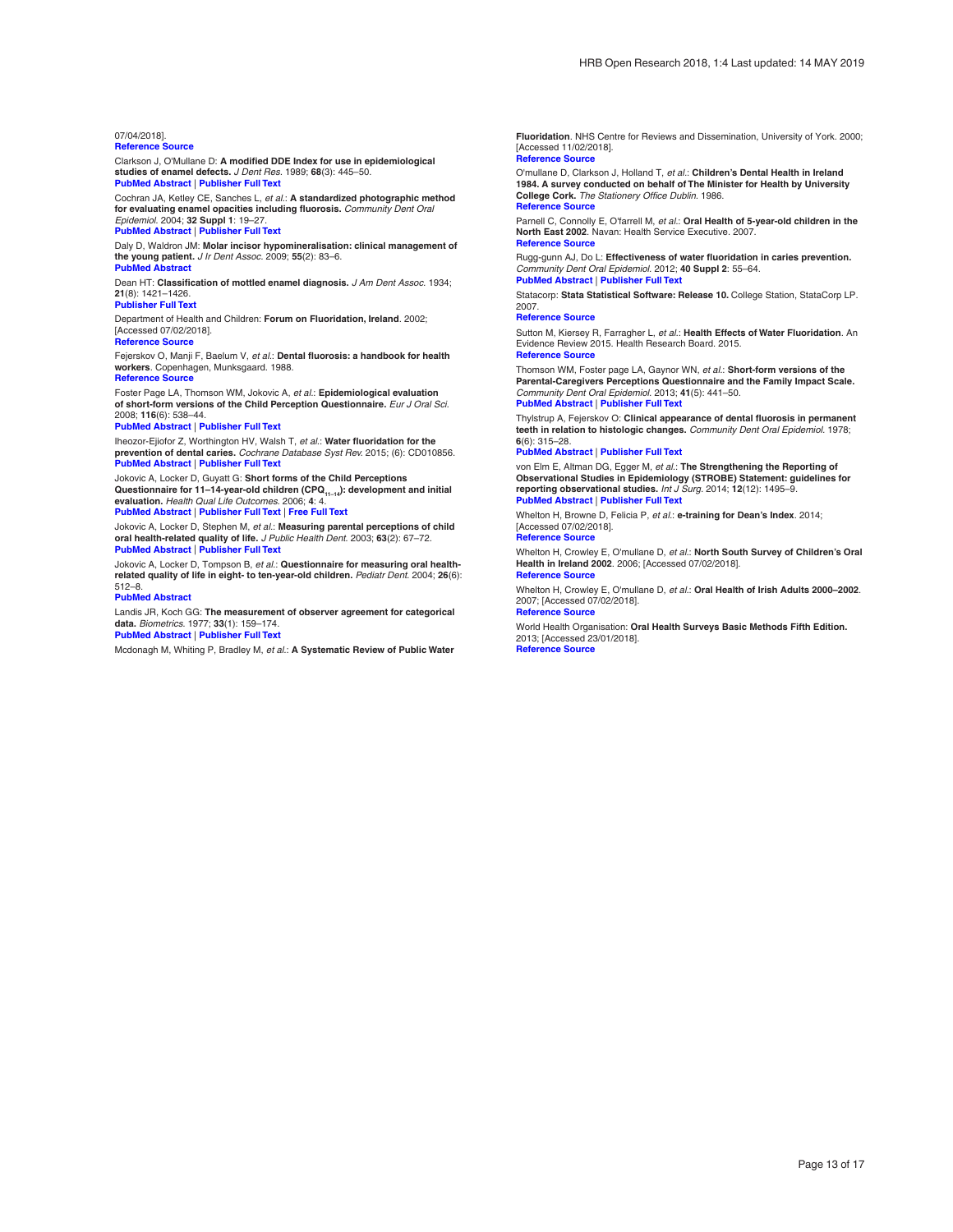# **Open Peer Review**

## **Current Peer Review Status:**

**Version 1**

Reviewer Report 03 April 2018

<https://doi.org/10.21956/hrbopenres.13859.r26075>

**© 2018 Do L.** This is an open access peer review report distributed under the terms of the [Creative Commons Attribution](https://creativecommons.org/licenses/by/4.0/) [Licence,](https://creativecommons.org/licenses/by/4.0/) which permits unrestricted use, distribution, and reproduction in any medium, provided the original work is properly cited.



**Loc G. Do**

School of Dentistry, University of Adelaide, Adelaide, SA, Australia

The FACCT clinical fieldwork protocol by James et al. described a major population-based oral epidemiological study in Ireland. The study aimed to evaluate the impact and the outcome of the change in community water fluoridation (CWF) policy (2007) on dental caries and enamel fluorosis in Irish schoolchildren, while also considering the change in policy on the use of fluoride toothpastes (2002). The evaluation of several major dental public health policies can be of importance for not only Ireland but also the international dental research community.

The study is a result of an extensive collaboration between the national and international experts in the field. Data collection instruments and methods are well tested in similar scale research. There is little doubt about feasibility of the study.

The below comments discuss possible improvements of the study.

**The study's focus**. It is believed that the policy changes in 2002 and 2007 were implemented with a desire to lower the prevalence of dental fluorosis in the population without impacting the effectiveness of the preventive measures, namely the use of fluoridated toothpaste and CWF. This focus could be further emphasized, particularly as justification of the study design. The study appears to focus on evaluating the effectiveness of CWF on dental caries using a more recent data. While it is important to do so, it would add little to quantifying 'the impact of the change'.

The main characteristic of the study design allows it to be a controlled before-and-after study. Such feature would need to be emphasized. Emphasis in that design would better guide analytical plan and dissemination of the study findings.

**Analysis to achieve the overall objective**. The specific objectives and analytical plan would need to provide more details on how the evaluation of 'the impact of the change' would be undertaken.

It is believed that identifying and quantifying reduction in the effectiveness of CWF, if any, is at

least as important as confirming the effectiveness of CWF at the new level. Such quantification is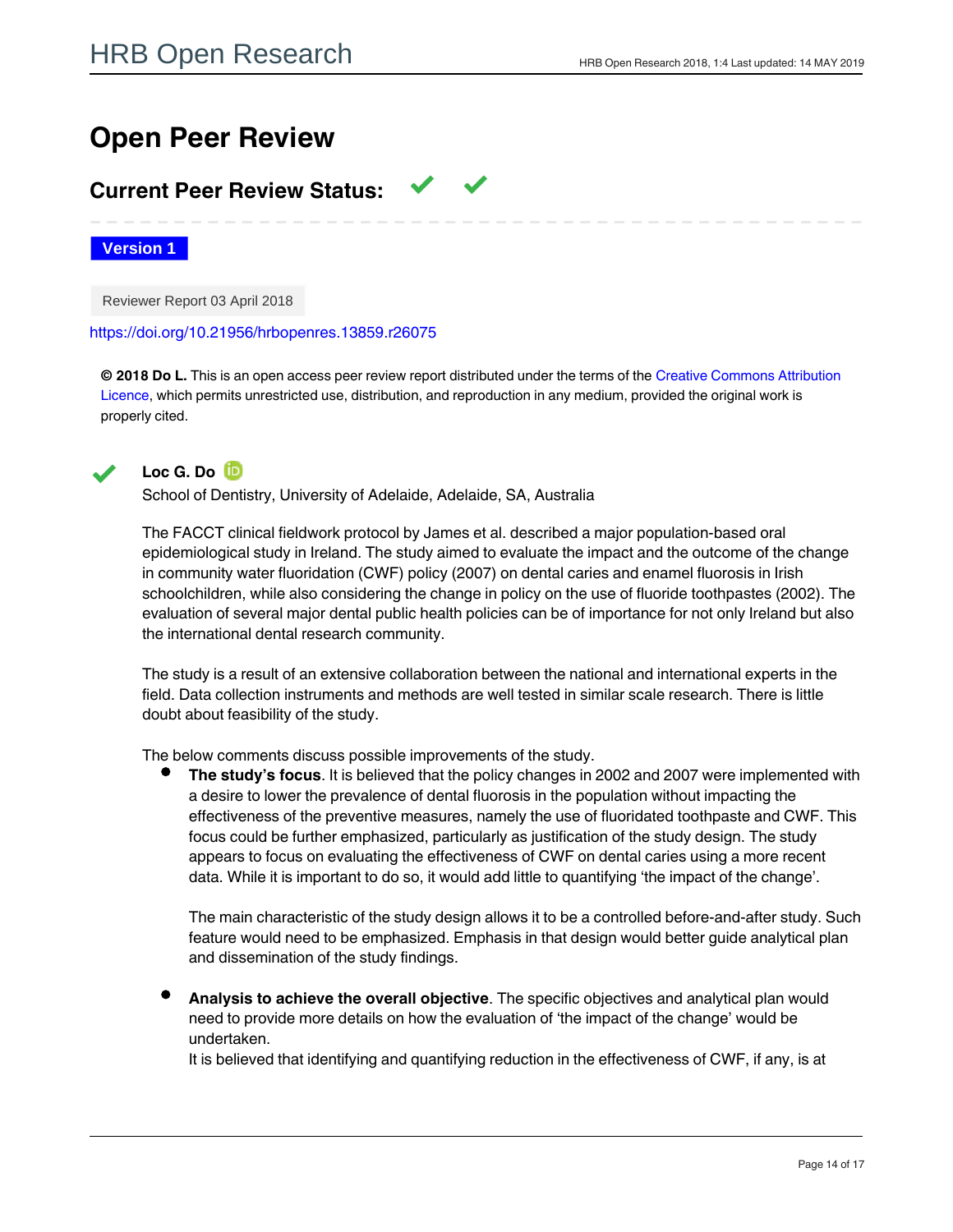least as important as confirming the effectiveness of CWF at the new level. Such quantification is the most concerning issue for the policy makers and the profession.

**Population parameter estimates**. It is useful to report how population estimates will be obtained. As the sample was selected through a multistage, stratified sampling frame, weighting procedure is required. Such weighting procedure can also adjust for variations in participation across socioeconomic groups and areas.

Standardisation of the outcome estimates to population benchmarks at each time point would allow for better comparison.

- **Multilevel analysis**. An alternative analysis possible in this design is multilevel analysis. This approach is desirable given clustering of the outcomes. CWF would then be analysed as a population-level determinant.
- **Difficulty to distinguish between impact of the two policy changes**. Both policy changes have been mentioned in the aim of the study. However, there is a lack of information on how to evaluate effect of the change in policy on the use of fluoride toothpaste. The objective # 4 would provide information on the use of fluoride toothpaste at the current time. There is no mention of how the policy change in 2002 might impact the use of toothpaste.

It is acknowledged that the study as designed is not able to distinguish possible impact of the two policy changes on dental caries given caries experience is the main outcome. It may be possible to evaluate potential impact of the policy change in 2002 on the prevalence of dental fluorosis. However, such evaluation would require to use dental fluorosis on the incisors as the main outcome. The Dean index as described measures fluorosis experience on any permanent teeth. Hence, the window of susceptibility for fluorosis measured by the Dean is considerably large and wider than the whole gap between the two changes (2002-2007). Using the Dean index may not allow for allocating any change in the prevalence of fluorosis to either of the policy changes. Using fluorosis experience on the incisors only (which have window of susceptibility during the first 3 years of life) may allow for such assessment. It would be done by comparing the prevalence of fluorosis collected for the 12-year old SY 2013-14 (potentially impacted by the 2002 change only) with that for the 8-year old SY 2016-17 (potentially impacted by both changes).

- **Sampling issues**. It is useful to report the targeted numbers of schools for each area. The reported design effect of 1.4 seems small. Dental caries in children tends to cluster within schools and residential areas. Has the design effect been estimated using existing empirical data? Actual statistical power to achieve the aims may need to be estimated while reporting the study findings.
- **Longitudinal analysis**. While this is not one the main aspects of the study, there is an opportunity to conduct longitudinal analysis of individual changes of dental caries from age 5 to 8 years.

#### **Is the rationale for, and objectives of, the study clearly described?**

Yes

Partly

**Is the study design appropriate for the research question?** Yes

#### **Are sufficient details of the methods provided to allow replication by others?**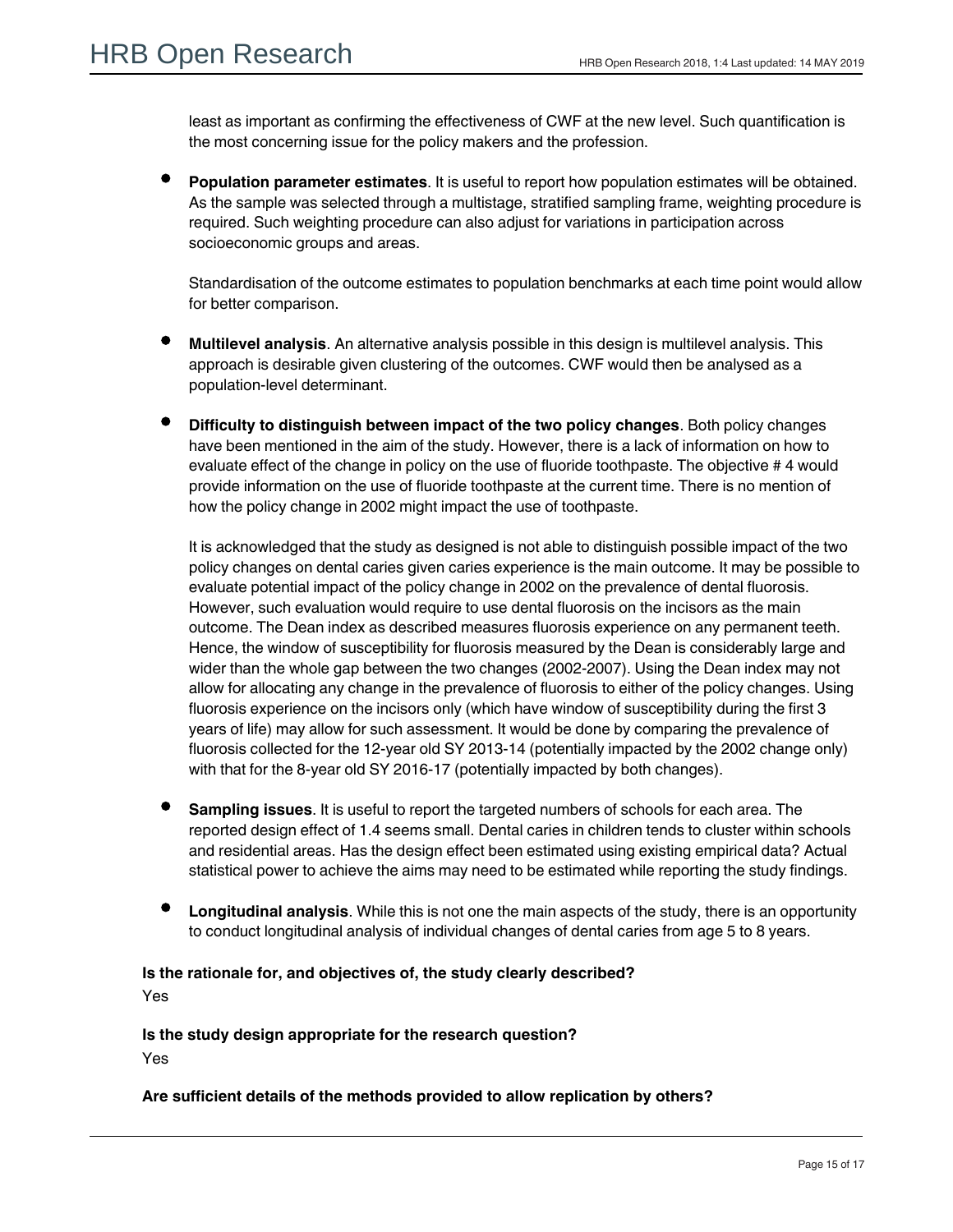#### Partly

**Are the datasets clearly presented in a useable and accessible format?** Not applicable

*Competing Interests:* No competing interests were disclosed.

**I have read this submission. I believe that I have an appropriate level of expertise to confirm that it is of an acceptable scientific standard.**

Reviewer Report 03 April 2018

<https://doi.org/10.21956/hrbopenres.13859.r26114>

**© 2018 Robertson M.** This is an open access peer review report distributed under the terms of the [Creative Commons](https://creativecommons.org/licenses/by/4.0/) [Attribution Licence](https://creativecommons.org/licenses/by/4.0/), which permits unrestricted use, distribution, and reproduction in any medium, provided the original work is properly cited.



### **Mark D. Robertson**

School of Dentistry, University of Dundee, Dundee, UK

Thank you for inviting me to referee the protocol for Fluoride and Caring for Children's Teeth (FACCT). This is an interesting piece of work and I look forward to following FACCT's progress over the next few years. Having read the protocol in detail, I'm happy to offer my approval.

FACCT intends to conduct a prospective cross-sectional study (nested longitudinal study) that will both quantify and qualify dental caries experience and dental fluorosis prevalence in school children in the Republic of Ireland who have had variable exposure to community water fluoridation programs and fluoride toothpaste use throughout their lives. The differences in lifetime exposure to fluoride in the study sample is accounted for by the reduction in optimal water fluoridation levels, implemented in 2007, and recommendation from the Forum on Fluoridation in 2002 to avoid use of fluoride containing toothpastes for children under the age of two. Those children aged five years-old at consent (born after introduction of the reduction in water fluoridation levels and recommendations regarding fluoride toothpaste use) will be followed up again at eight years-old to make up the nested longitudinal study.

Primarily, FACCT aims to compare the primary oral health outcomes dental caries and enamel fluorosis between the groups. It also intends to estimate the oral health related quality of life for both children and their parents/ carers and to compare the BMI of the participants with that obtained for a similar group in 2002 (Whelton et al., 2006).

Methodologically, the FACCT study's protocol is detailed, explicit and clear. Explanation of the participants' representativeness and reasons for which children will be excluded from taking part are also clear, however I wonder if introducing the spread of socio-economic groups included in the study earlier on in the protocol might work better. Perhaps under the 'Participants' subheading within the Methodology section on page 5 of 13. I appreciate this is likely to be fully accounted for by the random sampling of schools throughout the different counties, but I did find myself looking for a statement addressing this before reading the parenthesised statement on page 6 of 13.